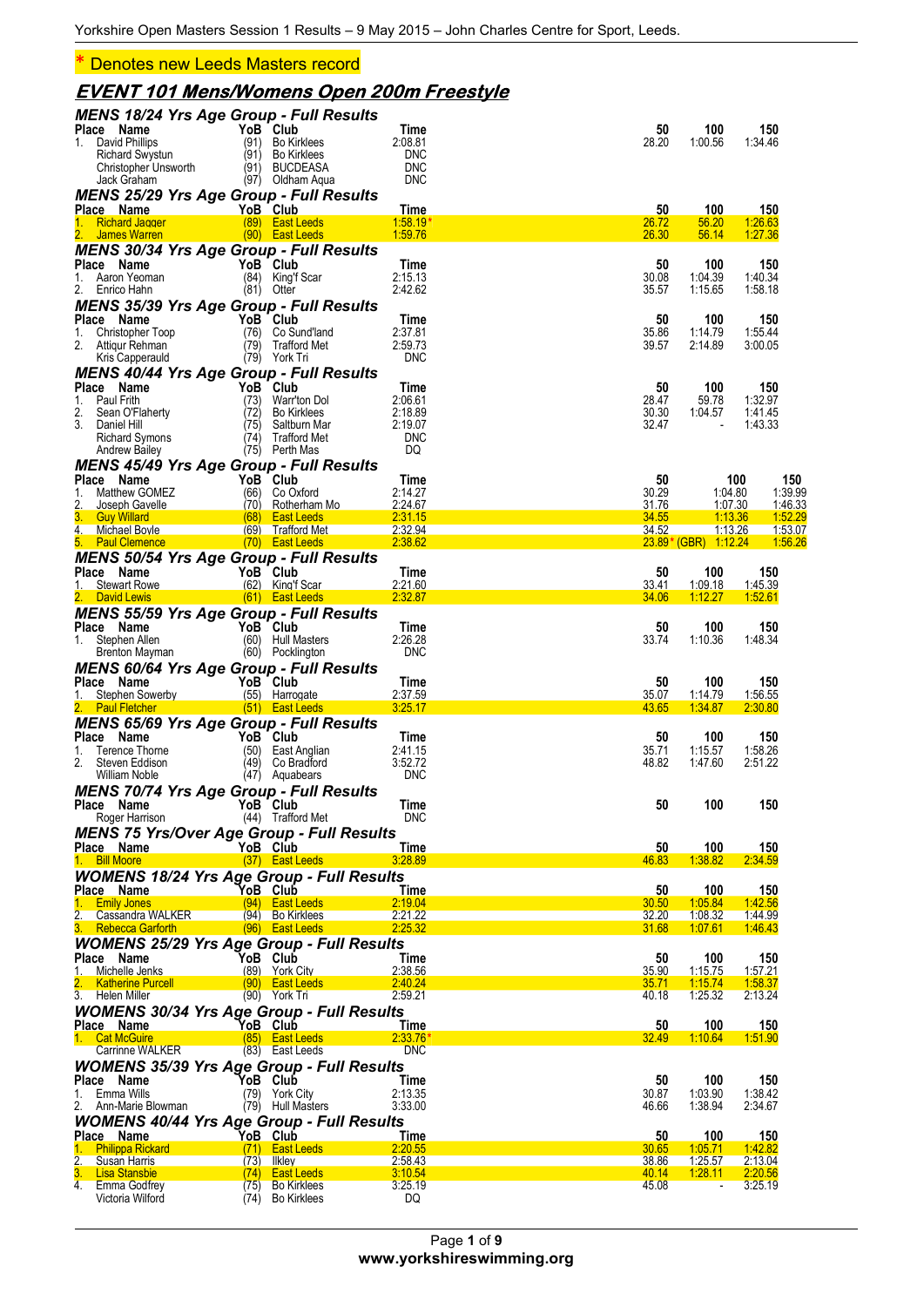Yorkshire Open Masters Session 1 Results – 9 May 2015 – John Charles Centre for Sport, Leeds.

| <b>WOMENS 45/49 Yrs Age Group - Full Results</b><br>50<br>100<br>Place Name<br>YoB<br>Club<br>Time<br>(69)<br><b>East Leeds</b><br>2:46.21<br>39.11<br>1:21.85<br><b>Dianne Foster</b> | 150<br>2:04.73<br>2:07.11 |
|----------------------------------------------------------------------------------------------------------------------------------------------------------------------------------------|---------------------------|
|                                                                                                                                                                                        |                           |
|                                                                                                                                                                                        |                           |
| 2.<br>(67)<br>2:51.79<br>1:22.20<br>38.55<br>Lynne Dawson<br>Chapeltown                                                                                                                |                           |
| 3.<br>(70)<br>2:55.43<br>39.62<br>1:24.13<br>Suzanne Patterson<br><b>Bo Kirklees</b>                                                                                                   | 2:10.23                   |
| <b>DNC</b><br>Sharon Lock<br>(69)<br>Melton M'bry                                                                                                                                      |                           |
| <b>WOMENS 50/54 Yrs Age Group - Full Results</b>                                                                                                                                       |                           |
| YoB Club<br>50<br>100<br>Place Name<br>Time                                                                                                                                            | 150                       |
| 32.65<br><b>East Leeds</b><br>2:22.65<br>1:07.52<br><b>Karen Graham</b><br>(65)                                                                                                        | 1:44.26                   |
| 2.<br>(65)<br>39.03<br>1:21.75<br>York Tri<br>2:49.59<br>Pauline Foot                                                                                                                  | 2:05.85                   |
| 3.<br>(64)<br>King'f Scar<br>2:58.56<br>1:25.17<br>Kath Minghella                                                                                                                      | 2:12.86                   |
| (65)<br>Wendy Figures<br>Rotherham Mo<br><b>DNC</b>                                                                                                                                    |                           |
| <b>WOMENS 55/59 Yrs Age Group - Full Results</b>                                                                                                                                       |                           |
| 100<br>Place Name<br>YoB Club<br>50<br>Time                                                                                                                                            | 150                       |
| (59) Etwall<br>42.16<br>1:30.33<br>3:10.46<br>Janet Briggs                                                                                                                             | 2:21.77                   |
| <b>WOMENS 60/64 Yrs Age Group - Full Results</b>                                                                                                                                       |                           |
| Place Name<br>YoB Club<br>100<br>50<br>Time                                                                                                                                            | 150                       |
| 45.07<br>2:30.85<br>(53)<br><b>Bo Kirklees</b><br>3:24.04                                                                                                                              | 3:23.78                   |
| Diana Kaye<br>(54)<br>49.34<br>1:47.10<br>Lindy Woodrow<br>Co Sund'land<br>3:39.87                                                                                                     | 2:43.83                   |
|                                                                                                                                                                                        |                           |
| <b>WOMENS 65/69 Yrs Age Group - Full Results</b>                                                                                                                                       |                           |
| Place Name<br>50<br>100<br>YoB<br>Club<br>Time                                                                                                                                         | 150                       |
| (48)<br>39.89<br>Rachel Barton<br><b>Trafford Met</b><br>2:55.48<br>1:24.10                                                                                                            | 2:09.77                   |
| 50.76<br>2. Gail Daffern<br>(50)<br><b>East Leeds</b><br>$3:48.58*$<br>1.47.44                                                                                                         | 2:48.55                   |
|                                                                                                                                                                                        |                           |
| <b>EVENT 102 Mens 160+ Yrs 200m Medley Team</b>                                                                                                                                        |                           |
| <b>Full Results</b>                                                                                                                                                                    |                           |
| A.G Club<br>100<br>50<br>Place Name<br>Time                                                                                                                                            | 150                       |
| 1:03.96<br>Warrington Dolphins L.<br>Warr'ton Dol<br>1:58.35<br>29.79<br>1.                                                                                                            | 1:31.34                   |
|                                                                                                                                                                                        |                           |
| <b>EVENT 103 Womens 160+ Yrs 200m Medley Team</b>                                                                                                                                      |                           |
| <b>Full Results</b>                                                                                                                                                                    |                           |
| 100<br>A.G Club<br>50<br>Place Name<br>Time                                                                                                                                            | 150                       |
| 1. South Hunsley SC<br>South Hunsle<br>2:51.12                                                                                                                                         |                           |

#### **EVENT 106 Mens Open 50m Breaststroke**

|                  | 18/24 Yrs Age Group - Full Results    |                |                                          |                   |
|------------------|---------------------------------------|----------------|------------------------------------------|-------------------|
| Place            | Name                                  | YoB            | Club                                     | Time              |
| 1.               | Jack Graham                           | (97)           | Oldham Aqua                              | 31.32             |
| 2.               | Jamie Brown                           | (95)           | <b>Bo Kirklees</b>                       | 31.83             |
| 3.               | Adam Makings                          | (92)           | Adwick                                   | 31.89             |
|                  | 4. Liam Killen                        | (91)           | Co Bradford                              | 32.12             |
|                  | 5. Christopher Unsworth               | (91)           | <b>BUCDEASA</b>                          | 32.66             |
| 6.               | Lee Ainley                            | (96)           | <b>Bo Kirklees</b>                       | 34.81             |
|                  | Richard Swystun                       | '91)           | <b>Bo Kirklees</b>                       | DNC               |
|                  | Conor Crozier                         | (92)           | Co Sund'land                             | <b>DNC</b>        |
|                  | 25/29 Yrs Age Group - Full Results    |                |                                          |                   |
| Place            | Name                                  | YoB            | Club                                     | Time              |
| 1.               | Benjamin Johnson                      | (87)           | <b>Bo Kirklees</b>                       | 31.38             |
| 2.               | lan Hansford                          | (87)           | Gainsborough                             | 41.16             |
|                  | Mitchell Blakemore                    | (87)           | Etwall                                   | <b>DNC</b>        |
|                  | 30/34 Yrs Age Group - Full Results    |                |                                          |                   |
|                  | Place Name                            | YoB            | Club                                     | Time              |
| 1.               | Enrico Hahn                           | (81)           | Otter                                    | 34.89             |
| 2.               | Andrew Czyzewski<br>3. Nathan Chronik | (83)<br>(82)   | <b>Bo Kirklees</b>                       | 35.84<br>40.01    |
|                  |                                       |                | Unattached                               |                   |
|                  | 35/39 Yrs Age Group - Full Results    |                |                                          |                   |
|                  | Place Name                            | YoB            | Club                                     | Time              |
| 2.               | 1. John Major<br><b>Rob Lilley</b>    | (79)<br>(76) - | <b>Hull Masters</b><br><b>East Leeds</b> | 33.70<br>$35.48*$ |
| $\overline{3}$ . | Neil Shutt                            | (76)           | Co Sund'land                             | 37.19             |
| 4.               | Daniel Dawson                         | (76)           | Colne                                    | 39.23             |
| 5.               | Christopher Toop                      | (76)           | Co Sund'land                             | 43.30             |
|                  | 40/44 Yrs Age Group - Full Results    |                |                                          |                   |
|                  | Place Name                            | YoB            | Club                                     | Time              |
| 1.               | Peter Wilmot                          | (72)           | Blackpool Aq                             | 32.67             |
| 2.               | Steven Empson                         | (73)           | Rotherham Mo                             | 39.41             |
| 3.               | Steve Morris                          | (72)           | Gainsborough                             | 40.30             |
|                  | 45/49 Yrs Age Group - Full Results    |                |                                          |                   |
|                  | Place Name                            | YoB            | Club                                     | Time              |
|                  | 1. Peter Jackson                      | (66)           | <b>East Leeds</b>                        | 34.29             |
|                  | 2. Stuart Hoyle                       | (66)           | <b>East Leeds</b>                        | $\frac{35.47}{ }$ |
|                  | 3. Robert Rantzen                     | (70)           | <b>BelperMarlin</b>                      | 35.91             |
| 4.               | <b>Philip Croxall</b>                 | (69)           | Colne                                    | 36.52             |
| 5.               | lain Marris                           | (66)           | Knottingley                              | 38.40             |
| 6.               | Richard Witty                         | (69)           | King'f Scar                              | 40.69             |
|                  | 50/54 Yrs Age Group - Full Results    |                |                                          |                   |
|                  | Place Name                            | YoB            | Club                                     | Time              |
| 1.               | Neale Sykes                           | (63)           | Thorne                                   | 37.41             |
| 2.               | David Rhodes                          | (65)           | York City                                | 40.63             |
|                  | 55/59 Yrs Age Group - Full Results    |                |                                          |                   |
|                  | Place Name                            | YoB            | Club                                     | Time              |
| $\overline{2}$ . | 1. Jeremy Greaves<br>David Bradford   | (60)<br>(58)   | <b>East Leeds</b><br>Chesterfield        | $35.62*$<br>37.16 |
| 3.               | Stephen Allen                         | (60)           | Hull Masters                             | 37.65             |
|                  | Robert Bolton                         | (60)           | <b>Trafford Met</b>                      | <b>DNC</b>        |
|                  | Kevan Brown                           | (60)           | <b>Bo Kirklees</b>                       | <b>DNC</b>        |
|                  |                                       |                |                                          |                   |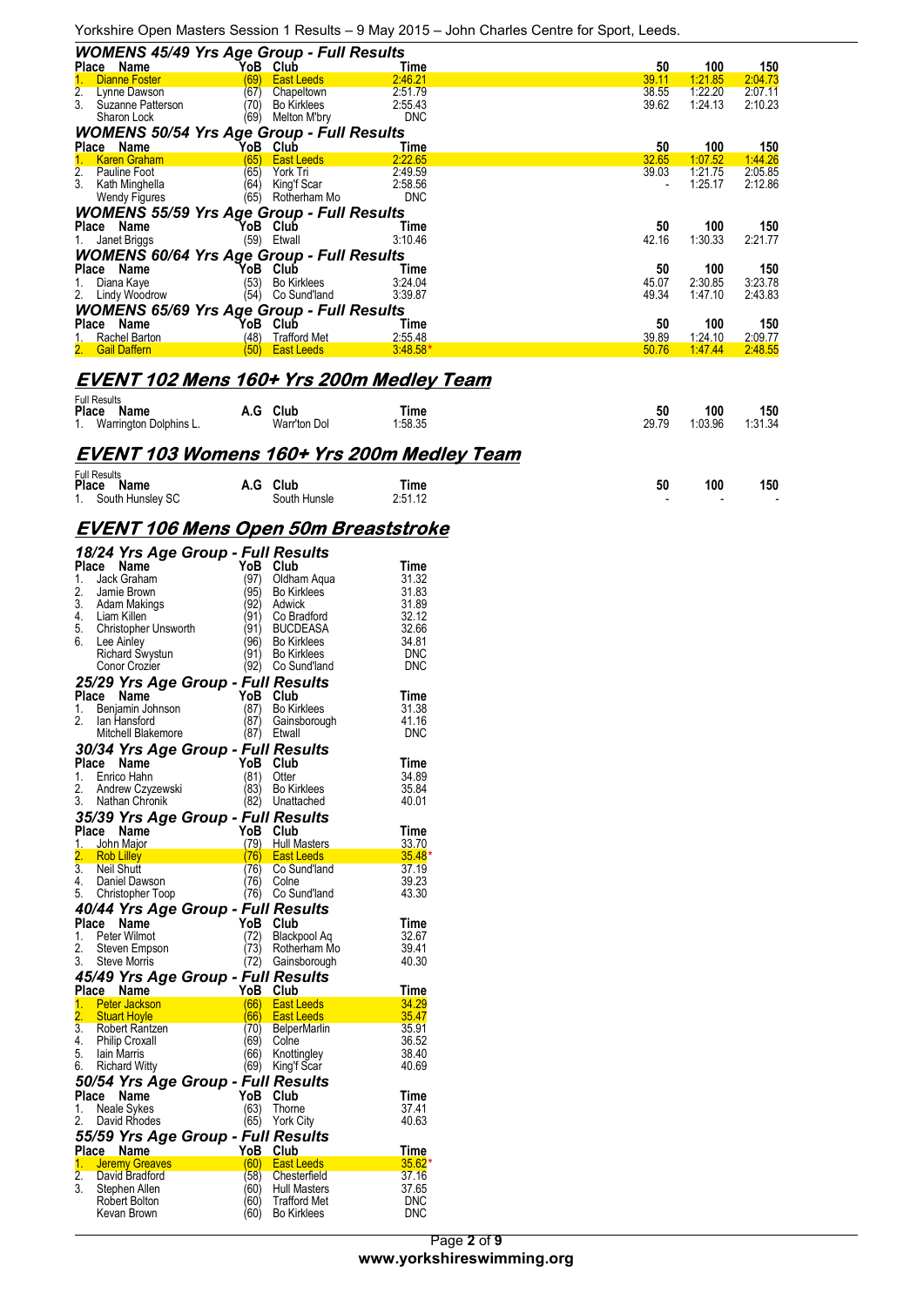|       | 60/64 Yrs Age Group - Full Results   |      |                     |            |  |  |  |
|-------|--------------------------------------|------|---------------------|------------|--|--|--|
| Place | Name                                 | YoB  | Club                | Time       |  |  |  |
|       | Neville Barton                       | (54) | <b>Trafford Met</b> | 34.77      |  |  |  |
| 2.    | Paul Brignell                        | '54) | Putteridge          | 38.73      |  |  |  |
|       | 65/69 Yrs Age Group - Full Results   |      |                     |            |  |  |  |
| Place | Name                                 | YoB  | Club                | Time       |  |  |  |
| 1.    | <b>Brian Taylor</b>                  | (50) | Adwick              | 38.01      |  |  |  |
| 2.    | Terence Thorne                       | 50)  | East Anglian        | 41.48      |  |  |  |
| 3.    | Godfrey Green                        | (49∕ | Co Lincoln P        | 42.34      |  |  |  |
| 4.    | Steven Eddison                       | 49)  | Co Bradford         | 53.32      |  |  |  |
|       | 70/74 Yrs Age Group - Full Results   |      |                     |            |  |  |  |
|       | Place Name                           | YoB  | Club                | Time       |  |  |  |
| 1.    | Neil Mackinnon                       | (41) | <b>Trafford Met</b> | 42.49      |  |  |  |
| 2.    | Norman Stephenson                    | 44)  | Co Sund'land        | 44.62      |  |  |  |
|       | Roger Harrison                       | 44)  | <b>Trafford Met</b> | <b>DNC</b> |  |  |  |
|       | 75 Yrs/Over Age Group - Full Results |      |                     |            |  |  |  |
|       | Place Name                           | YoB  | Club                | Time       |  |  |  |
|       | <b>Bill Moore</b>                    | 37)  | <b>East Leeds</b>   | 47.05      |  |  |  |
| 2.    | Colin Sage                           | (36) | <b>Hull Masters</b> | 50.12      |  |  |  |

# **EVENT 107 Womens Open 50m Breaststroke**

|                  | 18/24 Yrs Age Group - Full Results                                                                                                                                                                                                                  |                                                                                                                                        |          |                                        |                |
|------------------|-----------------------------------------------------------------------------------------------------------------------------------------------------------------------------------------------------------------------------------------------------|----------------------------------------------------------------------------------------------------------------------------------------|----------|----------------------------------------|----------------|
|                  | <b>Prace Name</b><br>1. Cassandra Walker<br>2. Kristy Davis<br>3. Claudine Wivell<br>2. Claudine Wivell                                                                                                                                             |                                                                                                                                        | YoB Club |                                        | Time           |
|                  |                                                                                                                                                                                                                                                     |                                                                                                                                        |          | (94) Bo Kirklees                       | 36.91          |
|                  |                                                                                                                                                                                                                                                     |                                                                                                                                        | (94)     | <b>East Leeds</b>                      | 39.26          |
|                  |                                                                                                                                                                                                                                                     |                                                                                                                                        |          | (94) Thirsk WH                         | 39.56          |
|                  | 25/29 Yrs Age Group - Full Results                                                                                                                                                                                                                  |                                                                                                                                        |          |                                        |                |
|                  | Place Name                                                                                                                                                                                                                                          |                                                                                                                                        |          |                                        | Time           |
|                  | 1. Emma Ross                                                                                                                                                                                                                                        | $\begin{array}{c}\n \begin{array}{c}\n \text{YoB} & \text{Club} \\  \text{YoB} & \text{Club} \\  \hline\n \end{array} \\  \end{array}$ |          | (86) East Leeds                        | $37.22*$       |
| $\overline{2}$ . | Fay Horton                                                                                                                                                                                                                                          |                                                                                                                                        |          | (89) Knottingley                       | 38.33          |
| 3.               | Rachel Hinchcliffe                                                                                                                                                                                                                                  |                                                                                                                                        |          | (88) Bo Kirklees                       | 39.11          |
|                  | 4. Laura Bowden                                                                                                                                                                                                                                     |                                                                                                                                        |          | (87) Trafford Met                      | 40.09          |
|                  | 30/34 Yrs Age Group - Full Results                                                                                                                                                                                                                  |                                                                                                                                        |          |                                        |                |
| Place            | Name                                                                                                                                                                                                                                                |                                                                                                                                        | YoB      | Club                                   | Time           |
| 1.               | Leanne Anderson                                                                                                                                                                                                                                     |                                                                                                                                        | (82)     | King'f Scar                            | 39.52          |
| 2.               | Sharon McLean                                                                                                                                                                                                                                       |                                                                                                                                        | (85)     | Ilkley                                 | 44.51          |
| 3.               | Sarah Hoof                                                                                                                                                                                                                                          |                                                                                                                                        | (85)     | Co Lincoln P                           | 44.77          |
|                  | 35/39 Yrs Age Group - Full Results                                                                                                                                                                                                                  |                                                                                                                                        |          |                                        |                |
|                  | Place Name                                                                                                                                                                                                                                          |                                                                                                                                        |          |                                        | Time           |
|                  | Contract Contract Contract Contract Contract Contract Contract Contract Contract Contract Contract Contract Contract Contract Contract Contract Contract Contract Contract Contract Contract Contract Contract Contract Contra<br>1. Sheryl Clapham |                                                                                                                                        |          |                                        | 41.80          |
| 2.               |                                                                                                                                                                                                                                                     |                                                                                                                                        |          |                                        | 43.57          |
|                  | 3. Vicky Hewick                                                                                                                                                                                                                                     |                                                                                                                                        |          |                                        | 45.58          |
|                  |                                                                                                                                                                                                                                                     |                                                                                                                                        |          |                                        |                |
|                  | 40/44 Yrs Age Group - Full Results                                                                                                                                                                                                                  |                                                                                                                                        |          |                                        |                |
|                  | Place Name                                                                                                                                                                                                                                          | The Club<br>The Club<br>(75) South Huns<br>(75) South Huns                                                                             |          |                                        | Time           |
|                  | 1. Sally Evers                                                                                                                                                                                                                                      |                                                                                                                                        |          |                                        | 39.03          |
|                  | 2. Jane Curran<br>3. Lisa Stansbie                                                                                                                                                                                                                  |                                                                                                                                        |          | (75) South Hunsle                      | 43.27          |
| 4.               |                                                                                                                                                                                                                                                     | $(74)$ East Leeds                                                                                                                      |          | (73) Hull Masters                      | 44.70<br>47.02 |
|                  | Nina Curran<br>5. Joanne Smith                                                                                                                                                                                                                      |                                                                                                                                        |          | (71) Boldon                            | 48.08          |
|                  |                                                                                                                                                                                                                                                     |                                                                                                                                        |          |                                        |                |
|                  | 45/49 Yrs Age Group - Full Results                                                                                                                                                                                                                  |                                                                                                                                        |          |                                        |                |
|                  | Place Name                                                                                                                                                                                                                                          |                                                                                                                                        | YoB Club |                                        | Time           |
|                  | 1. Lisa Dobson                                                                                                                                                                                                                                      |                                                                                                                                        | (70)     | <b>East Leeds</b>                      | $37.05*$       |
| $\overline{2}$ . | Kirsten Durrans                                                                                                                                                                                                                                     |                                                                                                                                        | (67)     | <b>Bo Kirklees</b>                     | 41.65          |
| 3.               | Lynne Dawson                                                                                                                                                                                                                                        |                                                                                                                                        | (67)     | Chapeltown                             | 44.62          |
|                  | Geraldine Bolton                                                                                                                                                                                                                                    |                                                                                                                                        |          |                                        | <b>DNC</b>     |
|                  | Sharon Lock                                                                                                                                                                                                                                         |                                                                                                                                        |          | (66) Trafford Met<br>(69) Melton M'bry | <b>DNC</b>     |
|                  | 50/54 Yrs Age Group - Full Results                                                                                                                                                                                                                  |                                                                                                                                        |          |                                        |                |
|                  | Place Name (1998 Club)<br>1. Julie Hoyle                                                                                                                                                                                                            |                                                                                                                                        |          |                                        | Time           |
|                  |                                                                                                                                                                                                                                                     |                                                                                                                                        |          | <b>East Leeds</b>                      | 38.62*         |
| 2                | Pauline Foot                                                                                                                                                                                                                                        |                                                                                                                                        | (65)     | York Tri                               | 45.84          |
|                  | Wendy Figures                                                                                                                                                                                                                                       |                                                                                                                                        |          | (65) Rotherham Mo                      | DNC            |
|                  | 60/64 Yrs Age Group - Full Results                                                                                                                                                                                                                  |                                                                                                                                        |          |                                        |                |
|                  | Place Name                                                                                                                                                                                                                                          |                                                                                                                                        | YoB      | Club                                   | Time           |
| 1.               | <b>Sally Shields</b>                                                                                                                                                                                                                                |                                                                                                                                        | (54)     | <b>Bo Kirklees</b>                     | 40.08          |
| 2.               | Diana Kaye                                                                                                                                                                                                                                          |                                                                                                                                        | (53)     | <b>Bo Kirklees</b>                     | 51.42          |
|                  | 3. Lindy Woodrow                                                                                                                                                                                                                                    |                                                                                                                                        | (54)     | Co Sund'land                           | 57.06          |
|                  | 65/69 Yrs Age Group - Full Results                                                                                                                                                                                                                  |                                                                                                                                        |          |                                        |                |
|                  | Place Name                                                                                                                                                                                                                                          |                                                                                                                                        | YoB Club |                                        | Time           |
|                  | 1. Hilary Crick                                                                                                                                                                                                                                     |                                                                                                                                        |          | (49) East Leeds                        | 49.38          |
|                  | Frances Jenkins                                                                                                                                                                                                                                     |                                                                                                                                        | (46)     | Southport                              | <b>DNC</b>     |
|                  | <b>Gail Daffern</b>                                                                                                                                                                                                                                 |                                                                                                                                        | (50)     | <b>East Leeds</b>                      | DQ             |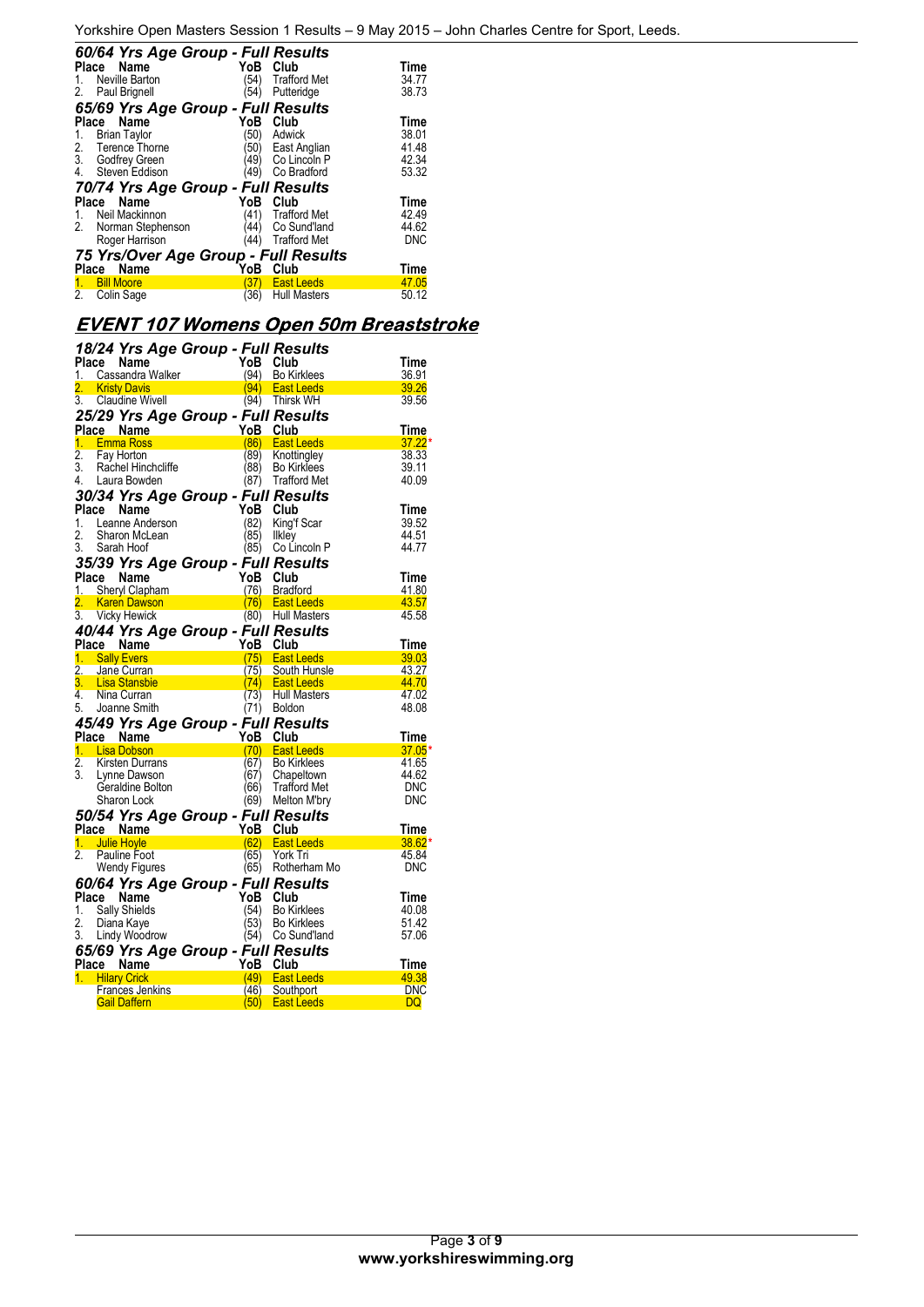|                                                          | <u>EVENT 108 Mens Open 100m Freestyle</u> |                                          |                            |                |  |  |  |
|----------------------------------------------------------|-------------------------------------------|------------------------------------------|----------------------------|----------------|--|--|--|
| 18/24 Yrs Age Group - Full Results                       |                                           |                                          |                            |                |  |  |  |
| Name<br>Place<br>Jack Graham<br>1.                       | YoB<br>(97)                               | Club<br>Oldham Aqua                      | Time<br>52.09              | 50<br>25.17    |  |  |  |
| 2.<br>George Morreal                                     | (92)                                      | Stalybridge                              | 55.85                      | 26.43          |  |  |  |
| 3.<br>Lee Ainley                                         | (96)                                      | <b>Bo Kirklees</b>                       | 57.29                      | 27.88          |  |  |  |
| 4.<br>Anthony Prouse<br>5.<br>David Phillips             | (94)<br>(91)                              | Saltburn Mar<br><b>Bo Kirklees</b>       | 57.35<br>59.16             | 27.00<br>28.12 |  |  |  |
| Richard Swystun                                          | (91)                                      | Bo Kirklees                              | <b>DNC</b>                 |                |  |  |  |
| 25/29 Yrs Age Group - Full Results                       |                                           |                                          |                            |                |  |  |  |
| Place<br>Name                                            |                                           | YoB Club                                 | Time                       | 50             |  |  |  |
| <b>Richard Jagger</b><br>1.<br>2.<br><b>James Warren</b> | (89)<br>(90)                              | <b>East Leeds</b><br><b>East Leeds</b>   | 53.02<br>54.58             | 25.67<br>25.98 |  |  |  |
| 3.<br><b>Robert Sexton</b>                               | (89)                                      | Stalybridge                              | 59.35                      | 27.76          |  |  |  |
| 4.<br>Peter Bradbury<br>5.<br>lan Hansford               | (87)<br>(87)                              | <b>Bo Kirklees</b><br>Gainsborough       | 1:07.02<br>1:07.34         | 31.81<br>33.24 |  |  |  |
| 6.<br>Andrea Meo                                         | (90)                                      | <b>York City</b>                         | 1:12.23                    | 33.92          |  |  |  |
| 30/34 Yrs Age Group - Full Results                       |                                           |                                          |                            |                |  |  |  |
| Place<br>Name                                            | YoB                                       | Club                                     | Time                       | 50             |  |  |  |
| Mark Hepples<br>1.<br>2.<br><b>James Barwick</b>         | (84)<br>(82)                              | King'f Scar<br><b>East Leeds</b>         | 56.63<br>58.59             | 26.26<br>27.67 |  |  |  |
| 3.<br><b>Liam Earp</b>                                   | (81)                                      | <b>East Leeds</b>                        | 59.27                      | <u>28.35</u>   |  |  |  |
| 4.<br>Michael Rushton<br>5.<br>Aaron Yeoman              | (84)<br>(84)                              | Stalybridge                              | 1:01.17<br>1:01.77         | 28.25<br>29.07 |  |  |  |
| 6.<br>Nathan Chronik                                     | (82)                                      | King't Scar<br>Unattached                | 1:04.54                    | 29.16          |  |  |  |
| 7.<br><b>Richard Hinsley</b>                             |                                           | (85) Lichfield                           | 1:08.79                    | 32.02          |  |  |  |
| 35/39 Yrs Age Group - Full Results                       |                                           |                                          |                            |                |  |  |  |
| Place<br>Name<br>1.<br>John Major                        | YoB<br>(79)                               | Club<br><b>Hull Masters</b>              | Time<br>59.57              | 50<br>28.28    |  |  |  |
| 2.<br>Martin Temple                                      | (77)                                      | <b>Bo Kirklees</b>                       | 1:03.89                    | 30.45          |  |  |  |
| 3.<br>Daniel Dawson                                      | (76)                                      | Colne                                    | 1:07.15                    | 32.02          |  |  |  |
| 4.<br>Christopher Toop<br>5.<br>Mohamed Elnaggar         | (76)<br>(80)                              | Co Sund'land<br><b>Bo Kirklees</b>       | 1:09.93<br>1:12.05         | 33.26<br>35.34 |  |  |  |
| Attiqur Rehman<br>6.                                     | 79)                                       | <b>Trafford Met</b>                      | 1:17.98                    | 37.85          |  |  |  |
| Kris Capperauld                                          | (79)                                      | York Tri                                 | <b>DNC</b>                 |                |  |  |  |
| 40/44 Yrs Age Group - Full Results                       |                                           |                                          |                            |                |  |  |  |
| Place<br>Name<br>Peter Wilmot<br>1.                      | YoB<br>(72)                               | Club<br>Blackpool Aq                     | Time<br>59.99              | 50<br>28.81    |  |  |  |
| 2.<br>Christopher Rolle                                  | (74)                                      | Etwall                                   | 1:00.76                    | 28.41          |  |  |  |
| 3.<br>Sean O'Flaherty<br>4.                              | (72                                       | <b>Bo Kirklees</b>                       | 1:02.29                    | 29.71          |  |  |  |
| Mark Slater<br>5.<br>Daniel Hill                         | (74)<br>(75)                              | <b>Trafford Met</b><br>Saltburn Mar      | 1:02.83<br>1:03.26         | 29.43<br>30.83 |  |  |  |
| 6.<br><b>Neil Richardson</b>                             | (72)                                      | <b>East Leeds</b>                        | 1:07.76                    | 32.09          |  |  |  |
| 7.<br>Steven Empson<br>8.<br>Euan Henderson              | (73)<br>(71)                              | Rotherham Mo<br><b>Trafford Met</b>      | 1:08.37<br>1:09.56         | 32.73<br>33.18 |  |  |  |
| Alan Weddell                                             | (72)                                      | Newcastle                                | <b>DNC</b>                 |                |  |  |  |
| 45/49 Yrs Age Group - Full Results                       |                                           |                                          |                            |                |  |  |  |
| Place<br>Name                                            | YoB                                       | Club                                     | Time                       | 50<br>28.34    |  |  |  |
| <b>Garry Vickers</b><br>1.<br>2.<br><b>Stuart Hoyle</b>  | (68)<br>(66)                              | Etwall<br><b>East Leeds</b>              | 59.32<br>1:00.80           | 29.18          |  |  |  |
|                                                          |                                           |                                          |                            |                |  |  |  |
| 3.<br>Joseph Gavelle                                     | (70)                                      | Rotherham Mo                             | 1:05.80                    | 31.52          |  |  |  |
| 4.<br>Michael Boyle                                      | (69)                                      | <b>Trafford Met</b>                      | 1:06.07                    | 31.25          |  |  |  |
| 4.<br>lain Marris<br>6.<br>Mark Williams                 | (66<br>(68)                               | Knottingley<br>Tadcaster                 | 1:06.07<br>1:07.31         | 31.94<br>31.15 |  |  |  |
| 7.<br><b>Richard Witty</b>                               | (69)                                      | King'f Scar                              | 1:09.06                    | 34.00          |  |  |  |
| 8.<br>lan Brierley                                       | (66)                                      | <b>Bo Kirklees</b>                       | 1:09.55<br><b>DNC</b>      |                |  |  |  |
| Paul Clemence                                            |                                           | (70) East Leeds                          |                            |                |  |  |  |
| 50/54 Yrs Age Group - Full Results<br>Place<br>Name      | YoB                                       | Club                                     | Time                       | 50             |  |  |  |
| 1.<br><b>Stewart Rowe</b>                                | (62)                                      | King'f Scar                              | 1:03.34                    | 30.33          |  |  |  |
| 2.<br>Stephen Bottomley<br>3.<br>Paul Anjos              | (63)<br>(61)                              | <b>Bo Kirklees</b><br><b>Bo Kirklees</b> | 1:04.04<br>1:06.11         | 30.83          |  |  |  |
| 4.<br><b>Anthony Fawthrop</b>                            | (62)                                      | <b>Bo Kirklees</b>                       | 1:06.53                    | 31.98          |  |  |  |
| 5.<br><b>David Lewis</b>                                 | (61)                                      | <b>East Leeds</b>                        | <u>1:07.58</u>             | 31.71          |  |  |  |
| 6. David Rhodes<br>Peter Long                            | (65)                                      | York City<br>(63) Free Style             | 1:15.46<br><b>DNC</b>      | 35.54          |  |  |  |
|                                                          |                                           |                                          |                            |                |  |  |  |
| 55/59 Yrs Age Group - Full Results<br>Place<br>Name      | YoB                                       | Club                                     | Time                       | 50             |  |  |  |
| David Bradford<br>1.                                     | (58)                                      | Chesterfield                             | 1:05.02                    | 31.10          |  |  |  |
| 2.<br><b>Graham Acton</b><br>3.<br>Brenton Mayman        | (59)<br>(60)                              | <b>East Leeds</b><br>Pocklington         | <u>1:05.98*</u><br>1:07.55 | 30.66<br>31.73 |  |  |  |
| 4.<br><b>Trevor Thewlis</b>                              | (57)                                      | <b>Bo Kirklees</b>                       | 1:10.57                    | 32.89          |  |  |  |
| 5.<br>Cleveland Meyerhoff<br>Robert Bolton               | (57)                                      | <b>Hull Masters</b>                      | 1:14.13<br><b>DNC</b>      | 35.41          |  |  |  |
|                                                          | (60)                                      | Trafford Met                             |                            |                |  |  |  |
| 60/64 Yrs Age Group - Full Results<br>Place Name         | YoB Club                                  |                                          | Time                       | 50             |  |  |  |
| <b>Brian Godfrey</b><br>1.                               |                                           | (55) Bo Kirklees                         | 1:06.10                    | 30.58          |  |  |  |
| <b>Paul Fletcher</b>                                     |                                           | $(51)$ East Leeds                        | 1:33.95                    | 44.66          |  |  |  |
| 65/69 Yrs Age Group - Full Results<br>Place<br>Name      | YoB Club                                  |                                          | Time                       | 50             |  |  |  |
| James Corbett<br>1.                                      | (49)                                      | <b>BelperMarlin</b>                      | 1:13.50                    | 34.53          |  |  |  |
| William Noble<br>2.                                      |                                           | (47) Aquabears                           | 1:20.50                    | 37.30          |  |  |  |
| 70/74 Yrs Age Group - Full Results                       |                                           |                                          |                            |                |  |  |  |
| Place<br>Name<br>Roger Harrison<br>1.                    | YoB Club                                  | (44) Trafford Met                        | Time<br>1:01.87            | 50<br>28.31    |  |  |  |
| 75 Yrs/Over Age Group - Full Results                     |                                           |                                          |                            |                |  |  |  |
| Place<br>Name<br>Colin Sage<br>1.                        | YoB Club                                  | (36) Hull Masters                        | Time<br>1:35.09            | 50<br>45.45    |  |  |  |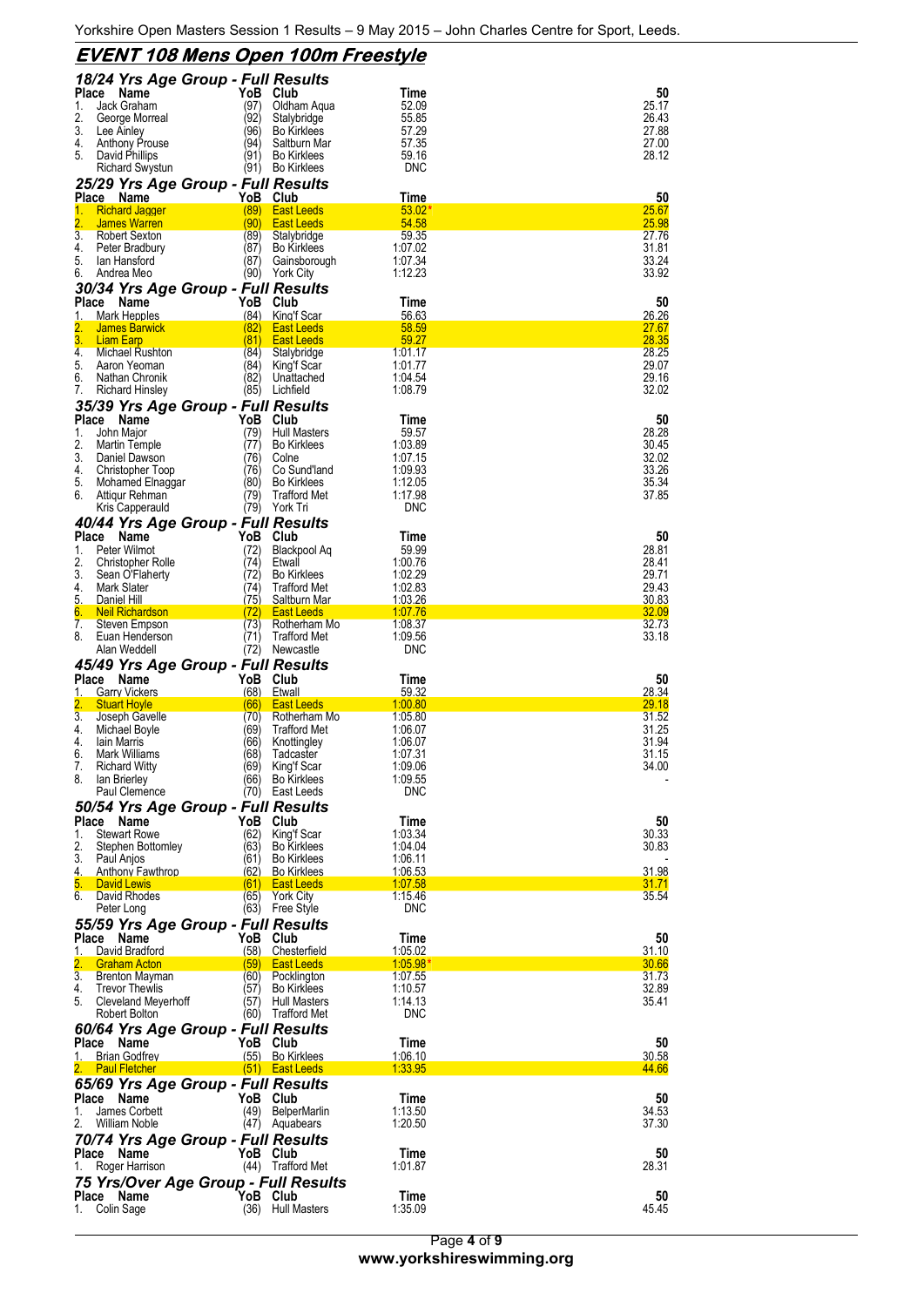# **EVENT 109 Womens Open 100m Freestyle**

| 18/24 Yrs Age Group - Full Results |          |                     |                |       |
|------------------------------------|----------|---------------------|----------------|-------|
| Place Name                         |          | YoB Club            | Time           | 50    |
| <b>Emily Jones</b><br>1.           | (94)     | <b>East Leeds</b>   | 1:03.03        | 29.89 |
| <b>Rebecca Garforth</b>            | (96)     | <b>East Leeds</b>   | 1:08.25        | 32.52 |
| Sarah Barlow                       |          | (96) Bev Barracud   | DNC            |       |
| 25/29 Yrs Age Group - Full Results |          |                     |                |       |
| Place<br>Name                      | YoB      | Club                | Time           | 50    |
| Lucy Rodwell<br>1.                 | (86)     | Sheffield C         | 1:04.49        | 31.18 |
| 2.<br>Laura Bowden                 | (87)     | <b>Trafford Met</b> | 1:05.88        | 31.79 |
| 3.<br><b>Claire Snee</b>           | (87)     | Rotherham Mo        | 1:06.76        | 31.20 |
| 4.<br><b>Katherine Purcell</b>     | (90)     | <b>East Leeds</b>   | 1:12.25        | 33.83 |
| Nicola Crow<br>5.                  |          | (86) Bo Kirklees    | 1:13.76        | 36.05 |
| 30/34 Yrs Age Group - Full Results |          |                     |                |       |
| Place<br>Name                      |          | YoB Club            | Time           | 50    |
| Carrinne Walker                    |          | (83) East Leeds     | <b>DNC</b>     |       |
| 35/39 Yrs Age Group - Full Results |          |                     |                |       |
| Place<br>Name                      | YoB      | Club                | Time           | 50    |
| Emma Wills<br>1.                   | (79)     | <b>York City</b>    | 1:01.23        | 30.14 |
| <b>Karen Dawson</b>                | (76)     | <b>East Leeds</b>   | <u>1:14.87</u> | 36.43 |
| 3.<br>Vicky Hewick                 |          | (80) Hull Masters   | 1:21.27        | 39.07 |
| 40/44 Yrs Age Group - Full Results |          |                     |                |       |
| <b>Place</b><br>Name               | YoB      | Club                | Time           | 50    |
| Victoria Wilford<br>1.             | (74)     | <b>Bo Kirklees</b>  | 1:09.21        | 34.08 |
| 2.<br>Susan Harris                 | (73)     | Ilkley              | 1:18.38        | 37.70 |
| 3.<br>Emma Godfrey                 |          | (75) Bo Kirklees    | 1:36.09        | 44.75 |
| 45/49 Yrs Age Group - Full Results |          |                     |                |       |
| Place<br>Name                      | YoB      | Club                | Time           | 50    |
| 1.<br><b>Nina Williams</b>         | (70)     | <b>East Leeds</b>   | 1:00.68        | 29.14 |
| 2.<br><b>Claire Hughes</b>         | (69)     | Stalybridge         | 1:04.50        | 30.81 |
| 3.<br><b>Ruth Rhodes</b>           | (68)     | <b>Bradford</b>     | 1:10.78        | 32.98 |
| Suzanne Patterson<br>4.            | (70)     | <b>Bo Kirklees</b>  | 1:21.63        | 39.69 |
| 5.<br>Dawn Stockdale               |          | (68) South Hunsle   | 1:22.97        | 39.91 |
| 50/54 Yrs Age Group - Full Results |          |                     |                |       |
| Place<br>Name                      | YoB      | Club                | Time           | 50    |
| <b>Karen Graham</b><br>1.          | (65)     | <b>East Leeds</b>   | 1:05.99        | 31.94 |
| 2.<br>Kath Minghella               | (64)     | King'f Scar         | 1:19.07        | 37.43 |
| 3.<br>Karen Brocklesby             | (61)     | Bev Barracud        | 1:26.44        | 40.71 |
| 55/59 Yrs Age Group - Full Results |          |                     |                |       |
| Place<br>Name                      | YoB      | Club                | Time           | 50    |
| Janet Briggs<br>1.                 |          | (59) Etwall         | 1:28.54        | 39.93 |
| 60/64 Yrs Age Group - Full Results |          |                     |                |       |
| Place<br>Name                      | YoB      | Club                | Time           | 50    |
| Diana Kaye<br>1.                   | (53)     | <b>Bo Kirklees</b>  | 1:36.27        | 44.18 |
| 2.<br>Lindy Woodrow                | (54)     | Co Sund'land        | 1:45.21        | 50.62 |
| 65/69 Yrs Age Group - Full Results |          |                     |                |       |
| Place Name                         | YoB Club |                     | <b>Time</b>    | 50    |
| <b>Gail Daffern</b>                |          | (50) East Leeds     | <b>DQ</b>      |       |
|                                    |          |                     |                |       |

# **EVENT 110 Mens Open 50m Backstroke**

|               | 18/24 Yrs Age Group - Full Results |          |                     |             |
|---------------|------------------------------------|----------|---------------------|-------------|
|               | Name<br>Place                      | YoB Club |                     | Time        |
| 1.            | Jamie Brown                        | (95)     | <b>Bo Kirklees</b>  | 28.86       |
| $\frac{2}{x}$ | George Morreal                     | 92)      | Stalybridge         | 29.03       |
| 3.            | Lee Ainley                         | (96      | <b>Bo Kirklees</b>  | 31.91       |
|               | <b>Richard Swystun</b>             | (91)     | <b>Bo Kirklees</b>  | <b>DNC</b>  |
|               | Conor Crozier                      |          | (92) Co Sund'land   | DNC         |
|               | 25/29 Yrs Age Group - Full Results |          |                     |             |
| Place         | Name                               | YoB      | Club                | Time        |
| 1.            | <b>Robert Sexton</b>               | (89)     | Stalybridge         | 32.17       |
|               | 2. Peter Bradbury                  | (87)     | <b>Bo Kirklees</b>  | 37.51       |
|               | Mitchell Blakemore                 | (87)     | Etwall              | <b>DNC</b>  |
|               | 30/34 Yrs Age Group - Full Results |          |                     |             |
|               | Place Name                         | YoB Club |                     | Time        |
|               | 1. Philip Pratt                    | (81)     | <b>East Leeds</b>   | 27.61       |
|               | 2. Andrew Czyzewski                | (83)     | <b>Bo Kirklees</b>  | 33.88       |
|               | 3. Shane Dudley                    |          | (85) Bradford       | 35.60       |
|               | 40/44 Yrs Age Group - Full Results |          |                     |             |
|               | Place<br>Name                      | YoB      | Club                | Time        |
| 1.            | <b>Richard Symons</b>              | (74)     | <b>Trafford Met</b> | 33.43       |
| 2.            | <b>Steve Morris</b>                | (72)     | Gainsborough        | 47.03       |
|               | 45/49 Yrs Age Group - Full Results |          |                     |             |
|               | Name<br>Place                      | YoB      | Club                | <b>Time</b> |
|               | 1. Matthew Gomez                   | (66)     | Co Oxford           | 33.00       |
|               | 2. Philip Croxall                  | '69)     | Colne               | 37.01       |
| 3.            | <b>Richard Witty</b>               | (69)     | King'f Scar         | 42.09       |
|               | 50/54 Yrs Age Group - Full Results |          |                     |             |
|               | Place<br>Name                      | YoB      | Club                | Time        |
|               | Russell Mason                      | (63)     | Warr'ton Dol        | 32.07       |
|               | 2. David Lewis                     | (61)     | <b>East Leeds</b>   | 40.33       |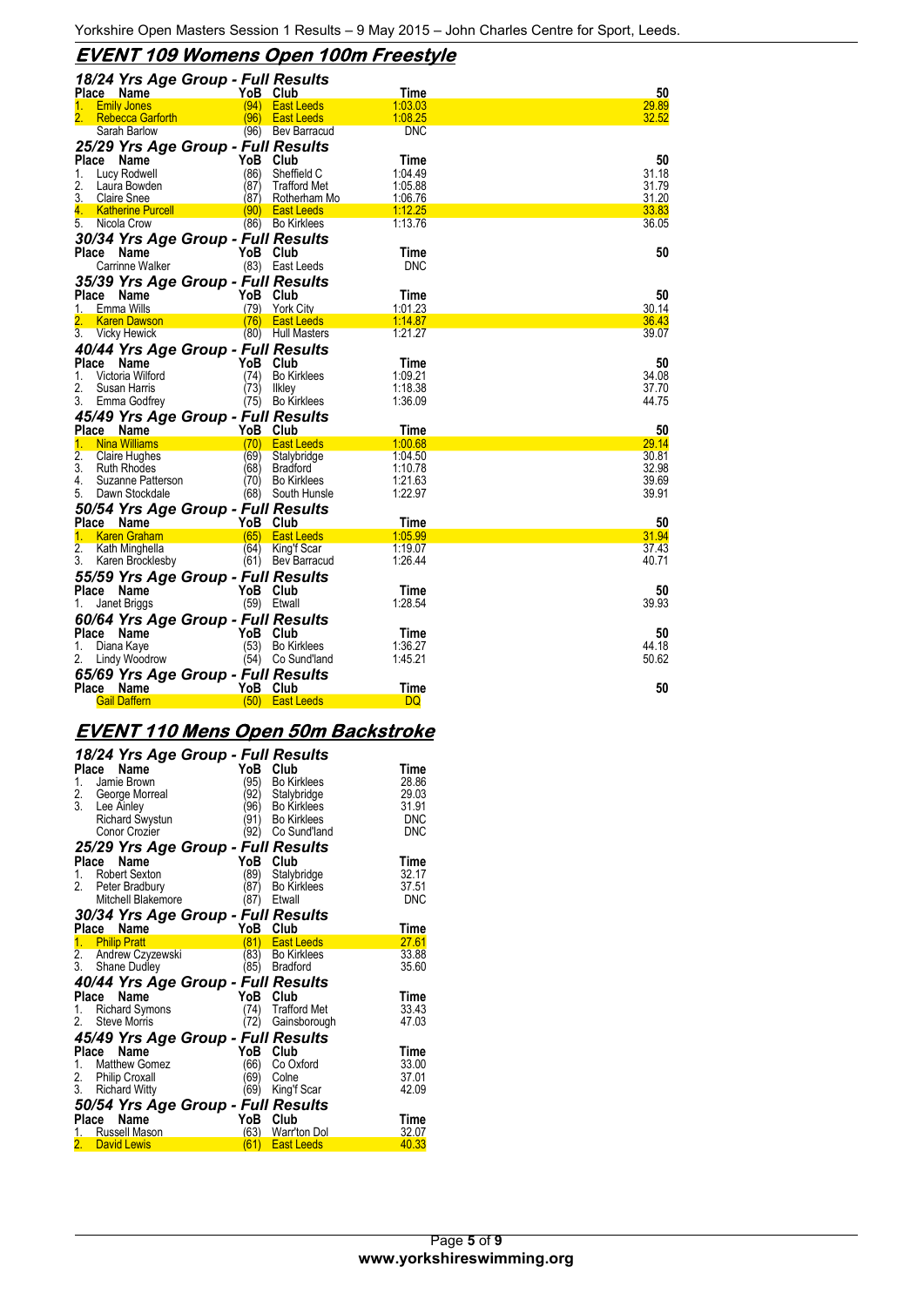|       | 55/59 Yrs Age Group - Full Results   |             |                     |            |
|-------|--------------------------------------|-------------|---------------------|------------|
|       | Place Name                           | YoB         | Club                | Time       |
| 1.    | Stephen Allen                        | (60         | <b>Hull Masters</b> | 33.68      |
| 2.    | <b>Graham Acton</b>                  | 59)         | <b>East Leeds</b>   | $34.95*$   |
| 3.    | <b>Martyn Binns</b>                  | $\sqrt{58}$ | <b>Bo Kirklees</b>  | 36.24      |
| 4.    | Anthony Ruddiman                     | (60)        | <b>Bo Kirklees</b>  | 44.09      |
|       | 60/64 Yrs Age Group - Full Results   |             |                     |            |
|       | Place Name                           | YoB         | Club                | Time       |
|       | 1. Christopher Brown                 | (53)        | Co Bradford         | 32.70      |
| 2.    | <b>Brian Godfrey</b>                 | 55)         | <b>Bo Kirklees</b>  | 36.86      |
|       | Stephen Whitfield                    | (52)        | Derwent Vall        | <b>DNC</b> |
|       | 65/69 Yrs Age Group - Full Results   |             |                     |            |
| Place | Name                                 | YoB         | Club                | Time       |
|       | 1. Graeme Shutt                      | (49)        | Co Sund'land        | 50.05      |
|       | 75 Yrs/Over Age Group - Full Results |             |                     |            |
|       | Name<br>Place                        | YoB         | Club                | Time       |
| 1.    | <b>Bill Moore</b>                    | 37)         | <b>East Leeds</b>   | 51.09      |
| 2.    | Colin Sage                           | (36)        | <b>Hull Masters</b> | 52.88      |

#### **EVENT 111 Womens Open 50m Backstroke**

|                        | 18/24 Yrs Age Group - Full Results         |              |                                        |                     |
|------------------------|--------------------------------------------|--------------|----------------------------------------|---------------------|
|                        | Place Name                                 | YoB Club     |                                        | Time                |
| 1 <sup>1</sup>         | <b>Emily Jones</b>                         | (94)         | <b>East Leeds</b>                      | 32.93               |
| $\overline{2}$ .       | Eleanor Swystun                            | (94)         | <b>Bo Kirklees</b>                     | 33.39               |
| 3.                     | Claudine Wivell                            | (94)         | Thirsk WH                              | 35.63               |
| 4.<br>5.               | <b>Kristy Davis</b>                        |              | (94) East Leeds                        | 35.95               |
|                        | <b>Rebecca Garforth</b>                    |              | (96) East Leeds                        | 36.42               |
|                        | 25/29 Yrs Age Group - Full Results         |              |                                        |                     |
| Place<br>1.            | Name                                       | YoB          | Club<br>Sheffield C                    | Time<br>34.15       |
| 2.                     | Lucy Rodwell<br>Deborah Crossland          | (86)<br>(87) | <b>Bo Kirklees</b>                     | 34.25               |
| 3.                     | Claire Snee                                | (87)         | Rotherham Mo                           | 34.55               |
| 4.                     | Fay Horton                                 | (89)         | Knottingley                            | 38.08               |
|                        | 5. Helen Miller                            |              | (90) York Tri                          | 42.49               |
|                        | 30/34 Yrs Age Group - Full Results         |              |                                        |                     |
| Place                  | Name                                       | YoB          | Club                                   | Time                |
|                        | 1. Leanne Anderson                         | (82)         | King'f Scar                            | 38.95               |
|                        | 2. Cat McGuire                             |              | (85) East Leeds                        | <u>40.29</u>        |
|                        | 35/39 Yrs Age Group - Full Results         |              |                                        |                     |
| Place                  | <b>Name</b>                                | YoB          | Club                                   | Time                |
|                        | 1. Emma Wills                              | (79)         | <b>York City</b>                       | 32.86               |
| 2.                     | <b>Karen Dawson</b>                        | (76)         | <b>East Leeds</b>                      | 41.91               |
| $\overline{3}$ .       | Tanya Johnson                              |              | $(80)$ Boldon                          | 56.13               |
|                        | 40/44 Yrs Age Group - Full Results         |              |                                        |                     |
| Place                  | Name                                       | YoB          | Club                                   | Time                |
| 1.                     | Victoria Wilford                           | (74)         | <b>Bo Kirklees</b>                     | 37.45               |
| 2.                     | Sarah Coatsworth                           | 73)          | <b>Bo Kirklees</b>                     | 38.36               |
| 3.                     | Susan Harris                               | (73) Ilkley  |                                        | 42.71               |
|                        | 45/49 Yrs Age Group - Full Results         |              |                                        |                     |
| Place                  | Name                                       | YoB          | Club                                   | Time                |
| 1.                     | Jayne Simpson                              | (67)         | Boldon                                 | 34.73               |
| 2.                     | Kirsten Durrans                            | 67)          | <b>Bo Kirklees</b>                     | 42.28               |
| 3.                     | Dawn Stockdale                             | (68)         | South Hunsle                           | 44.62               |
| 4                      | <b>Tracy Meyerhoff</b>                     | (68)         | <b>Hull Masters</b>                    | 51.60               |
|                        | Sarah Greaves                              | (68)         | <b>Bo Kirklees</b>                     | <b>DNC</b>          |
|                        | 50/54 Yrs Age Group - Full Results         |              |                                        |                     |
|                        | Place Name                                 | YoB Club     |                                        | Time                |
| $\overline{2}$ .       |                                            |              |                                        | 33.28               |
|                        | 1. Julie Hoyle                             | (62)         | <b>East Leeds</b>                      |                     |
|                        | Carolyn Irvine                             | (63)         | <b>Bo Kirklees</b>                     | 37.51               |
| 3.                     | Jean Philipson                             | (63)         | South Hunsle                           | 40.58               |
|                        | Wendy Figures                              | (65)         | Rotherham Mo                           | DNC                 |
|                        | 60/64 Yrs Age Group - Full Results         |              |                                        |                     |
|                        | Place Name                                 | YoB Club     |                                        | Time                |
| 1.                     | Wendy Offord                               |              | (54) Bo Kirklees                       | 41.35               |
|                        | 65/69 Yrs Age Group - Full Results         |              |                                        |                     |
| Place                  | Name                                       | YoB          | Club                                   | Time                |
|                        | 1. Rachel Barton                           | (48)         | Trafford Met                           | 38.13               |
| 2.<br>$\overline{3}$ . | <b>Hilary Crick</b><br><b>Gail Daffern</b> | (49)<br>50)  | <b>East Leeds</b><br><b>East Leeds</b> | $51.93*$<br>1:02.47 |

# **EVENT 112 Mens 200+ Yrs 200m Medley Team**

|                                                   | <b>Full Results</b>           |     |                     |         |       |               |               |  |  |  |
|---------------------------------------------------|-------------------------------|-----|---------------------|---------|-------|---------------|---------------|--|--|--|
| <b>Place</b>                                      | Name                          | A.G | Club                | Time    | 50    | 100           | 150           |  |  |  |
|                                                   | 1. Hull Masters SC            |     | <b>Hull Masters</b> | 2:08.96 | 33.58 | 1:07.82       | 1:39.89       |  |  |  |
|                                                   | 2. Borough of Kirklees SC     |     | <b>Bo Kirklees</b>  | 2:11.76 | 34.97 | 1:12.34       | 1:43.97       |  |  |  |
|                                                   | 3. East Leeds SC              |     | East Leeds          | 2:12.02 | 36.37 | 1:11.28       | 1:44.28       |  |  |  |
|                                                   |                               |     |                     |         |       |               |               |  |  |  |
| <b>EVENT 113 Womens 200+ Yrs 200m Medley Team</b> |                               |     |                     |         |       |               |               |  |  |  |
| --                                                | <b>Full Results</b><br>$\sim$ |     | .                   |         | --    | $\sim$ $\sim$ | $\sim$ $\sim$ |  |  |  |

| י שווי שטעוני<br>Place | Name                   | A.G | Club               | Time    | 50    | 100     | 150     |
|------------------------|------------------------|-----|--------------------|---------|-------|---------|---------|
| 1.                     | Borough of Kirklees SC |     | <b>Bo Kirklees</b> | 2:39.98 | 40.53 | 1:21.78 | 2:01.48 |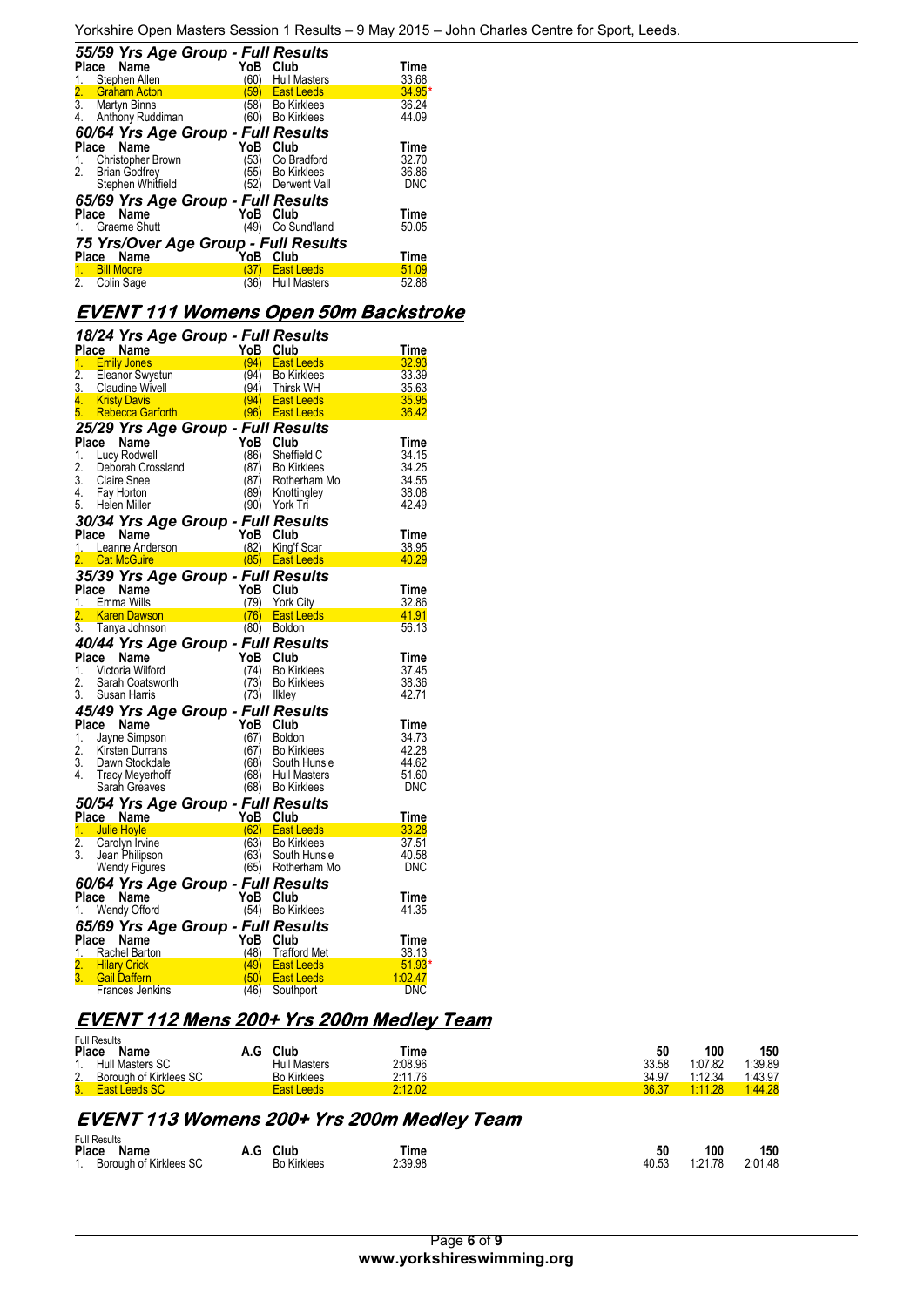Yorkshire Open Masters Session 1 Results – 9 May 2015 – John Charles Centre for Sport, Leeds.

|                                                                                                                          |                      |                                                                    | <u>EVENT 114 Mens 120+ Yrs 200m Medley Team</u>   |                      |                       |                |
|--------------------------------------------------------------------------------------------------------------------------|----------------------|--------------------------------------------------------------------|---------------------------------------------------|----------------------|-----------------------|----------------|
| <b>Full Results</b><br>Place Name<br>1. Borough of Kirklees SC                                                           |                      | A.G Club<br><b>Bo Kirklees</b>                                     | Time<br>2:18.12                                   | 50<br>35.47          | 100<br>1:13.58        | 150<br>1:46.87 |
|                                                                                                                          |                      |                                                                    | EVENT 115 Womens 120+ Yrs 200m Medley Team        |                      |                       |                |
| <b>Full Results</b><br>Place Name<br>1. Borough of Kirklees SC                                                           |                      | A.G Club<br><b>Bo Kirklees</b>                                     | Time<br>2:30.67                                   | 50<br>38.84          | 100<br>1:19.26        | 150<br>1:53.45 |
|                                                                                                                          |                      |                                                                    | <b>EVENT 116 Mens 072+ Yrs 200m Medley Team</b>   |                      |                       |                |
| <b>Full Results</b><br>Place Name<br>1. Borough of Kirklees SC                                                           |                      | A.G Club<br><b>Bo Kirklees</b>                                     | Time<br>2:13.71                                   | 50<br>30.18          | 100<br>1:07.23        | 150<br>1:42.56 |
|                                                                                                                          |                      |                                                                    | <u>EVENT 117 Womens 072+ Yrs 200m Medley Team</u> |                      |                       |                |
| <b>Full Results</b><br>Place Name<br>1. East Leeds SC                                                                    |                      | A.G Club<br><b>East Leeds</b>                                      | Time<br>2:20.50                                   | 50<br>33.53          | 100<br><u>1:15.67</u> | 150<br>1:49.22 |
| <u>EVENT 118 Mens Open 100m Butterfly</u>                                                                                |                      |                                                                    |                                                   |                      |                       |                |
| 18/24 Yrs Age Group - Full Results                                                                                       |                      |                                                                    |                                                   |                      |                       |                |
| Place Name<br>George Morreal<br>1.<br><b>Richard Swystun</b><br>Jack Graham                                              | (92)<br>(91)         | YoB Club<br>Stalvbridge<br><b>Bo Kirklees</b><br>(97) Oldham Aqua  | Time<br>1:03.55<br><b>DNC</b><br><b>DNC</b>       | 50<br>29.61          |                       |                |
| 25/29 Yrs Age Group - Full Results<br>Place Name                                                                         |                      | YoB Club                                                           | <u>Time</u>                                       | 50                   |                       |                |
| Joshua Spencer<br>1.<br>Richard Jagger                                                                                   |                      | (89) East Leeds<br>(89) East Leeds                                 | $57.60*$<br>59.67                                 | 26.72<br>27.61       |                       |                |
| 30/34 Yrs Age Group - Full Results<br>Place Name<br>Andrew Czyzewski<br>1.<br>2. Richard Hinsley                         |                      | YoB Club<br>(83) Bo Kirklees<br>(85) Lichfield                     | Time<br>1:07.15<br>1:20.69                        | 50<br>30.62<br>35.45 |                       |                |
| 35/39 Yrs Age Group - Full Results<br>Place Name<br><b>Trevor Eland</b><br>1.<br>2. Christopher Toop<br>John Major       | (76)                 | YoB Club<br>(76) Warr'ton Dol<br>Co Sund'Iand<br>(79) Hull Masters | Time<br>1:03.30<br>1:25.53<br><b>DNC</b>          | 50<br>30.01<br>39.97 |                       |                |
| 40/44 Yrs Age Group - Full Results<br>Place Name<br>Graeme Atherton<br>1.<br><b>Richard Symons</b><br>2.<br>Alan Weddell | (75)<br>(74)<br>(72) | YoB Club<br>Warr'ton Dol<br><b>Trafford Met</b><br>Newcastle       | Time<br>1:02.76<br>1:05.19<br><b>DNC</b>          | 50<br>29.36<br>30.13 |                       |                |
| 45/49 Yrs Age Group - Full Results<br>Place Name<br>Robert Rantzen<br>1.                                                 |                      | YoB Club<br>(70) BelperMarlin                                      | Time<br>1:09.60                                   | 50<br>31.60          |                       |                |
| 50/54 Yrs Age Group - Full Results<br>Place Name                                                                         |                      | YoB Club                                                           | Time                                              | 50                   |                       |                |
| <b>David Emerson</b><br>2. Russell Mason                                                                                 |                      | (62) East Leeds<br>(63) Warr'ton Dol                               | $1:01.56*(GBR)$<br>1:09.22                        | 28.58<br>31.45       |                       |                |
| 60/64 Yrs Age Group - Full Results<br>Place Name<br>1. Christopher Brown<br>2. Graham Hodgson                            |                      | YoB Club<br>(53) Co Bradford<br>(54) Bo Kirklees                   | Time<br>1:15.01<br>1:25.35                        | 50<br>35.06<br>38.81 |                       |                |
| 70/74 Yrs Age Group - Full Results<br>Place Name<br>1. Norman Stephenson                                                 |                      | YoB Club<br>(44) Co Sund'land                                      | Time<br>1:40.32                                   | 50<br>46.02          |                       |                |
| <b>EVENT 119 Womens Open 100m Butterfly</b>                                                                              |                      |                                                                    |                                                   |                      |                       |                |
| 18/24 Yrs Age Group - Full Results                                                                                       |                      |                                                                    |                                                   |                      |                       |                |
| Place Name<br>1. Eleanor Swystun                                                                                         |                      | YoB Club<br>(94) Bo Kirklees                                       | Time<br>1:11.86                                   | 50<br>33.07          |                       |                |
| 2. Rebecca Garforth<br>25/29 Yrs Age Group - Full Results                                                                |                      | (96) East Leeds                                                    | 1:14.06                                           | <u>33.59</u>         |                       |                |
| Place Name<br><b>Emma Ross</b>                                                                                           |                      | YoB Club<br>(86) East Leeds                                        | Time<br><u>1:10.10</u>                            | 50<br>32.38          |                       |                |
| 2. Katherine Purcell<br>Laura Bowden                                                                                     |                      | (90) East Leeds<br>(87) Trafford Met                               | 1.31.14<br><b>DNC</b>                             | 42.33                |                       |                |
| 30/34 Yrs Age Group - Full Results<br>Place Name<br>Sarah Hoof<br>1.                                                     |                      | YoB Club<br>(85) Co Lincoln P                                      | Time<br>1:40.60                                   | 50<br>46.29          |                       |                |
| 40/44 Yrs Age Group - Full Results<br>Place Name                                                                         |                      | YoB Club                                                           | Time                                              | 50                   |                       |                |
| 1. Philippa Rickard                                                                                                      |                      | (71) East Leeds                                                    | 1.08.52                                           | 31.07                |                       |                |
| 45/49 Yrs Age Group - Full Results<br>Place Name<br>1. Ruth Rhodes<br>2. Lynne Dawson                                    |                      | YoB Club<br>(68) Bradford<br>(67) Chapeltown                       | Time<br>1:24.11<br>1:44.97                        | 50<br>38.02<br>48.43 |                       |                |
| 50/54 Yrs Age Group - Full Results<br>Place Name                                                                         |                      | YoB Club                                                           | <b>Time</b>                                       | 50                   |                       |                |

Wendy Figures (65) Rotherham Mo DNC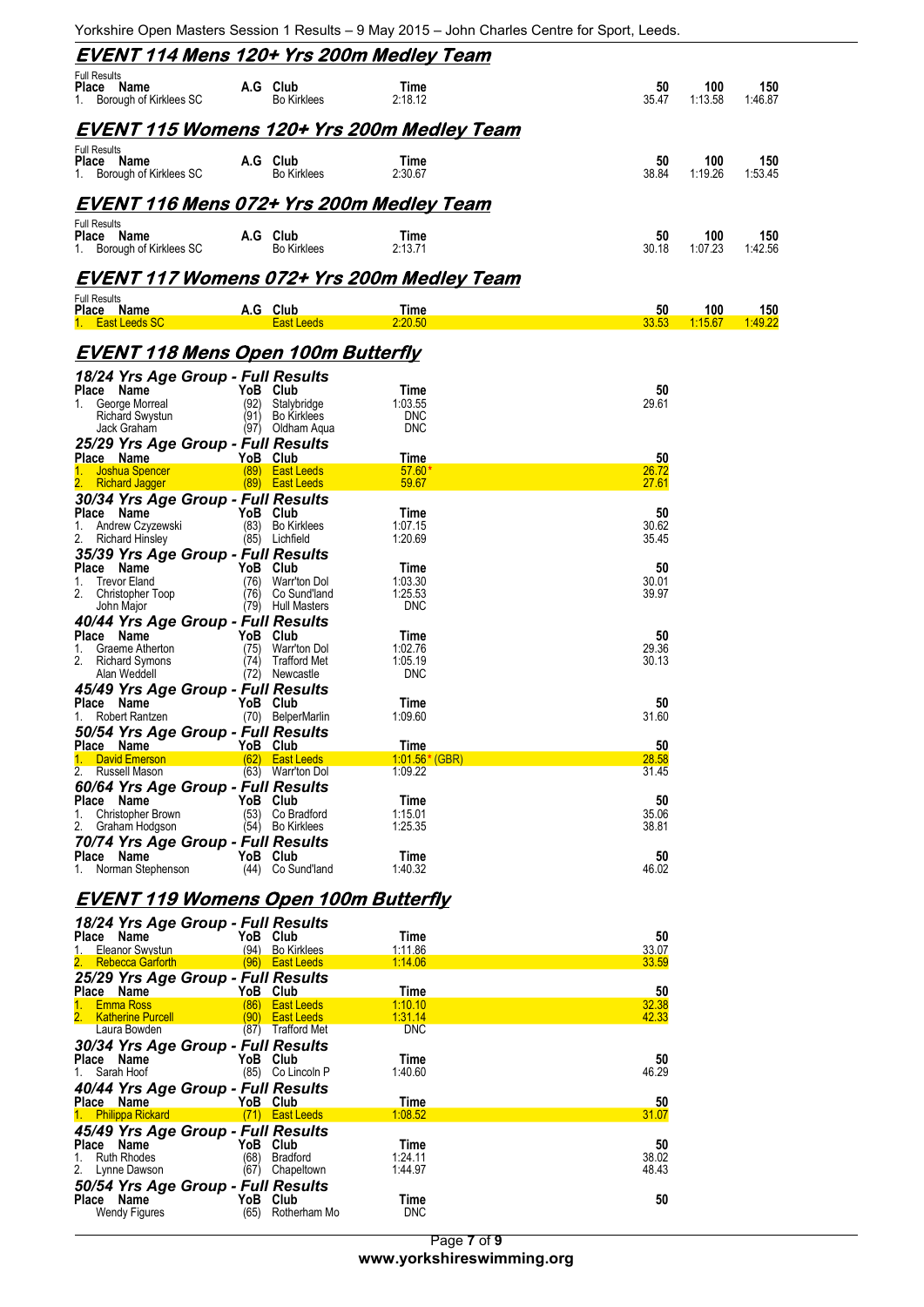| 55/59 Yrs Age Group - Full Results<br>Place Name                       | YoB Club         |                                          | Time                     | 50                    |
|------------------------------------------------------------------------|------------------|------------------------------------------|--------------------------|-----------------------|
| Janet Briggs                                                           |                  | (59) Etwall                              | DQ                       |                       |
| <u>EVENT 120 Mens Open 100m IM</u>                                     |                  |                                          |                          |                       |
| 18/24 Yrs Age Group - Full Results<br>Place Name                       | YoB              |                                          | Time                     |                       |
| 1.<br>Jack Graham                                                      | (97)             | <b>Club</b><br>Oldham Aqua               | 1:00.75                  | 50<br>28.96           |
| 2.<br>Jamie Brown<br>3.<br><b>Christopher Unsworth</b>                 | (95)<br>(91)     | <b>Bo Kirklees</b><br><b>BUCDEASA</b>    | 1:05.01<br>1:05.86       | 30.25<br>30.62        |
| 4.<br>Lee Ainley                                                       | (96)             | <b>Bo Kirklees</b>                       | 1:07.40                  | 31.34                 |
| 5.<br>David Phillips<br>6.<br>Liam Killen                              | (91)<br>(91)     | <b>Bo Kirklees</b><br>Co Bradford        | 1:09.03<br>1:09.36       | 32.28<br>30.74        |
| 7.<br>Adam Makings                                                     | (92)             | Adwick                                   | 1:09.44                  | 33.32                 |
| <b>Richard Swystun</b><br>Conor Crozier                                | (91)             | <b>Bo Kirklees</b><br>(92) Co Sund'land  | <b>DNC</b><br><b>DNC</b> |                       |
| 25/29 Yrs Age Group - Full Results                                     |                  |                                          |                          |                       |
| Place Name<br><b>Richard Jagger</b><br>1.                              | YoB Club<br>(89) | <b>East Leeds</b>                        | Time<br>1:02.05          | 50<br>28.08           |
| 2.<br>Robert Sexton                                                    | (89)             | Stalybridge                              | 1:07.73                  | 31.10                 |
| 3.<br>Peter Bradbury<br>Mitchell Blakemore                             | (87)<br>(87)     | <b>Bo Kirklees</b><br>Etwall             | 1:19.46<br><b>DNC</b>    | 36.75                 |
| Jason Kan                                                              |                  | (86) Bo Kirklees                         | <b>DNC</b>               |                       |
| 30/34 Yrs Age Group - Full Results                                     |                  |                                          |                          |                       |
| Place Name<br>Andrew Czyzewski<br>1.                                   | YoB Club         | (83) Bo Kirklees                         | Time<br>1:09.57          | 50<br>33.14           |
| 35/39 Yrs Age Group - Full Results                                     |                  |                                          |                          |                       |
| Place Name<br>1.<br><b>Stewart Worthy</b>                              | YoB<br>(78)      | Club<br><b>Bo Kirklees</b>               | Time<br>1:08.34          | 50<br>32.66           |
| 2.<br><b>Neil Shutt</b>                                                | (76)             | Co Sund'land                             | 1:16.00                  | 36.35                 |
| 3.<br>Martin Temple<br>4.                                              | (77)<br>(76)     | <b>Bo Kirklees</b><br>Co Sund'land       | 1:16.41<br>1:22.77       | 35.96<br>38.40        |
| Christopher Toop<br>5.<br>Attiqur Rehman                               | (79)             | <b>Trafford Met</b>                      | 1:34.90                  | 43.55                 |
| 40/44 Yrs Age Group - Full Results                                     |                  |                                          |                          |                       |
| Place Name<br>1.<br>Peter Wilmot                                       | YoB<br>(72)      | Club<br>Blackpool Aq                     | Time<br>1:09.50          | 50<br>33.42           |
| 2.<br>Daniel Hill                                                      | (75)             | Saltburn Mar                             | 1:15.46                  | 35.78                 |
| 3.<br>Steven Empson<br>4.<br>Euan Henderson                            | (73)             | Rotherham Mo<br>(71) Trafford Met        | 1:19.31<br>1:19.72       | 37.40<br>37.16        |
| 45/49 Yrs Age Group - Full Results                                     |                  |                                          |                          |                       |
| Place Name                                                             | YoB Club         |                                          | Time                     | 50                    |
|                                                                        |                  |                                          |                          |                       |
| 1.<br><b>Stuart Hoyle</b><br>2.<br><b>Philip Croxall</b>               | (66)<br>(69)     | <b>East Leeds</b><br>Colne               | 1:09.51<br>1:14.18       | 32.74<br>36.00        |
| 3.<br>lain Marris                                                      | (66)             | Knottingley                              | 1:17.37                  | 36.63                 |
| 4.<br><b>lan Brierley</b><br>5.<br><b>Guy Willard</b>                  | (66)<br>(68)     | <b>Bo Kirklees</b><br><b>East Leeds</b>  | 1:20.50<br>1:24.36       | 40.56<br>40.98        |
| 6.<br>Michael Boyle                                                    | (69)             | Trafford Met                             | 1:26.15                  | 40.39                 |
| 7.<br><b>Richard Witty</b><br>8.<br>Joseph Gavelle                     | (69)<br>(70)     | King'f Scar<br>Rotherham Mo              | 1:26.18<br>1:26.81       | 42.60<br>41.33        |
| Paul Clemence                                                          | (70)             | East Leeds                               | <b>DNC</b>               |                       |
| 50/54 Yrs Age Group - Full Results                                     |                  |                                          |                          |                       |
| Place<br>Name<br>1.<br>Stephen Bottomley                               | ۲оВ<br>(63)      | Club<br><b>Bo Kirklees</b>               | Time<br>1:12.42          | 50<br>34.26           |
| 2.<br><b>Anthony Fawthrop</b>                                          | (62)             | <b>Bo Kirklees</b>                       | <u>1:15.89</u>           | <u>35.43</u><br>39.97 |
| З.<br><b>David Lewis</b><br>55/59 Yrs Age Group - Full Results         | (61)             | <b>East Leeds</b>                        | <u>1:25.61*</u>          |                       |
| Place Name                                                             | YoB              | Club                                     | Time                     | 50                    |
| 1.<br>Stephen Allen<br>2.<br><b>Graham Acton</b>                       | (60)<br>(59)     | <b>Hull Masters</b><br><b>East Leeds</b> | 1:14.12<br>1:18.00       | 34.30<br>36.02        |
| 3.<br>David Bradford                                                   | (58)             | Chesterfield                             | 1:18.22                  |                       |
| Robert Bolton                                                          | (60)             | Trafford Met                             | <b>DNC</b>               |                       |
| 60/64 Yrs Age Group - Full Results<br>Place Name                       | YoB              | Club                                     | Time                     | 50                    |
| Neville Barton<br>1.                                                   | (54)             | <b>Trafford Met</b>                      | 1:13.06                  | 36.64                 |
| 2.<br>Stephen Sowerby<br>3.<br>Paul Brignell                           | (55)<br>(54)     | Harrogate<br>Putteridge                  | 1:23.96<br>1:23.99       | 38.91<br>40.57        |
| 65/69 Yrs Age Group - Full Results                                     |                  |                                          |                          |                       |
| Place Name<br><b>Brian Taylor</b><br>1.                                | YoB<br>(50)      | Club<br>Adwick                           | Time<br>1:22.87          | 50<br>39.76           |
| 2.<br>James Corbett                                                    | (49)             | <b>BelperMarlin</b>                      | 1:30.07                  | 42.20                 |
| 3.<br><b>William Noble</b><br>4.<br>Godfrey Green                      | (47)<br>(49)     | Aquabears<br>Co Lincoln P                | 1:33.16<br>1:33.71       | 40.90<br>45.40        |
| 5.<br>Graeme Shutt                                                     | (49)             | Co Sund'land                             | 1:46.07                  | 50.24                 |
| 6.<br>Steven Eddison                                                   | (49)             | Co Bradford                              | 2:00.01                  |                       |
| 70/74 Yrs Age Group - Full Results<br>Place Name                       | YoB              | Club                                     | Time                     | 50                    |
| Neil Mackinnon<br>1.                                                   | (41)             | <b>Trafford Met</b>                      | 1:27.04                  | 39.89                 |
| 2.<br>Norman Stephenson                                                | (44)             | Co Sund'land                             | 1:35.76                  | 46.63                 |
| 75 Yrs/Over Age Group - Full Results<br>Place Name<br>Colin Sage<br>1. | YoB<br>(36)      | Club<br><b>Hull Masters</b>              | Time<br>1:51.45          | 50<br>53.66           |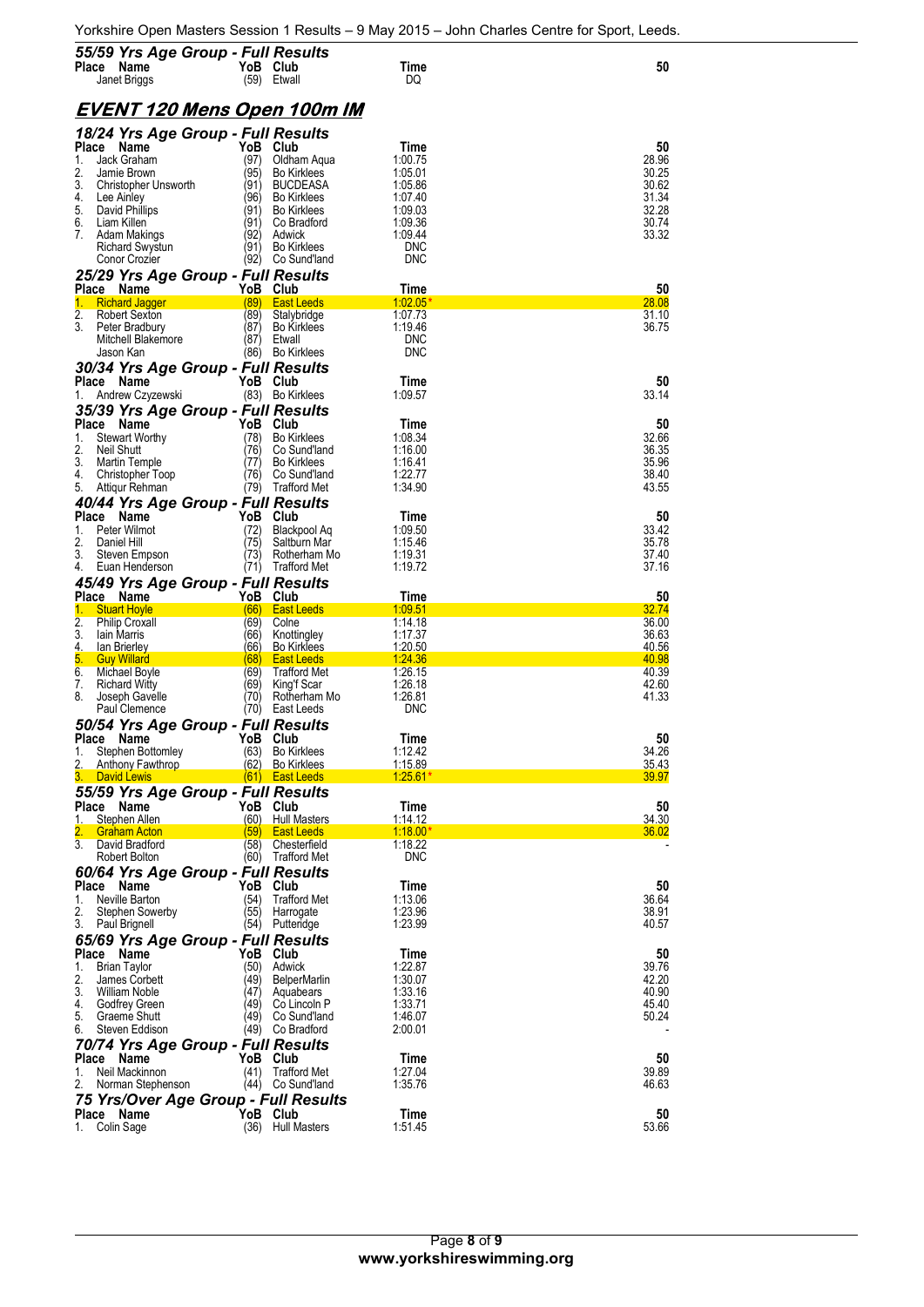### **EVENT 121 Womens Open 100m IM**

|                                   | 18/24 Yrs Age Group - Full Results |                     |            |       |
|-----------------------------------|------------------------------------|---------------------|------------|-------|
| Place<br>Name                     | YoB                                | Club                | Time       | 50    |
| Cassandra Walker<br>1.            | (94)                               | <b>Bo Kirklees</b>  | 1:11.15    | 33.70 |
| 2.<br><b>Eleanor Swystun</b>      | (94)                               | <b>Bo Kirklees</b>  | 1:13.12    | 32.97 |
| 3.<br><b>Helen Phillips</b>       | (95)                               | <b>East Leeds</b>   | 1:16.96    | 35.72 |
| 4. Claudine Wivell                | (94)                               | Thirsk WH           | 1:18.79    | 36.16 |
|                                   | 25/29 Yrs Age Group - Full Results |                     |            |       |
| Place<br>Name                     | YoB                                | Club                | Time       | 50    |
| 1.<br><b>Claire Snee</b>          | (87)                               | Rotherham Mo        | 1:17.30    | 35.15 |
| 2.<br>Fay Horton                  | (89)                               | Knottingley         | 1:18.15    | 37.28 |
| 3.<br>Michelle Jenks              | (89)                               | <b>York City</b>    | 1:23.55    | 38.28 |
| 4.<br>Nicola Crow                 | (86)                               | <b>Bo Kirklees</b>  | 1:24.85    | 38.36 |
|                                   |                                    |                     |            |       |
|                                   | 30/34 Yrs Age Group - Full Results |                     |            |       |
| Place<br>Name                     | YoB                                | Club                | Time       | 50    |
| Leanne Anderson<br>1.             | (82)                               | King'f Scar         | 1:25.01    | 39.60 |
| <b>Cat McGuire</b>                | (85)                               | <b>East Leeds</b>   | 1:25.44    | 38.84 |
| $\overline{3}$ .<br>Sharon McLean | (85)                               | <b>Ilkley</b>       | 1:27.47    | 40.36 |
| 4.<br>Sarah Hoof                  |                                    | (85) Co Lincoln P   | 1:33.95    | 46.23 |
|                                   | 35/39 Yrs Age Group - Full Results |                     |            |       |
| Place<br>Name                     | YoB                                | Club                | Time       | 50    |
| Sheryl Clapham<br>1.              | (76)                               | <b>Bradford</b>     | 1:22.22    | 39.21 |
| 2.<br>Ann-Marie Blowman           | (79)                               | <b>Hull Masters</b> | 1:49.82    | 55.28 |
|                                   | 40/44 Yrs Age Group - Full Results |                     |            |       |
|                                   |                                    |                     |            | 50    |
| Place Name                        | YoB                                | Club                | Time       |       |
| 1.<br>Susan Harris                | (73)                               | Ilkley              | 1:32.33    | 43.29 |
| 2.<br>Nina Curran                 | (73)                               | <b>Hull Masters</b> | 1:40.06    | 45.25 |
|                                   | 45/49 Yrs Age Group - Full Results |                     |            |       |
| Place Name                        |                                    | YoB Club            | Time       | 50    |
| 1.<br><b>Lisa Dobson</b>          | (70)                               | <b>East Leeds</b>   | $1:15.88*$ | 36.03 |
| $\overline{2}$ .<br>Jayne Simpson | (67)                               | <b>Boldon</b>       | 1:20.70    | 36.08 |
| 3.<br>Kirsten Durrans             | (67)                               | <b>Bo Kirklees</b>  | 1:29.57    | 41.91 |
| Sharon Lock                       | (69)                               | Melton M'bry        | DNC        |       |
|                                   | 50/54 Yrs Age Group - Full Results |                     |            |       |
| Place Name                        |                                    | YoB Club            | Time       | 50    |
| 1.<br><b>Julie Hovle</b>          | (62)                               | <b>East Leeds</b>   | 1:14.12    | 33.21 |
| $\overline{2}$ .<br>Karen Graham  | (65)                               | <b>East Leeds</b>   | 1:19.47    | 38.50 |
| 3.<br>Carolyn Irvine              | (63)                               | <b>Bo Kirklees</b>  | 1:24.69    | 38.39 |
| 4.<br>Pauline Foot                | (65)                               | York Tri            | 1:31.19    | 44.39 |
| Wendy Figures                     | (65)                               | Rotherham Mo        | <b>DNC</b> |       |
| Kath Minghella                    | (64)                               | King'f Scar         | DQ         |       |
|                                   |                                    |                     |            |       |
|                                   | 60/64 Yrs Age Group - Full Results |                     |            |       |
| Place Name                        |                                    | YoB Club            | Time       | 50    |
| Sally Shields                     |                                    | (54) Bo Kirklees    | 1:26.46    | 43.07 |
|                                   | 65/69 Yrs Age Group - Full Results |                     |            |       |
| Place Name                        | YoB                                | Club                | Time       | 50    |
| <b>Hilary Crick</b>               | (49)                               | <b>East Leeds</b>   | 1:49.36    | 52.06 |
| Frances Jenkins                   | (46)                               | Southport           | DNC        |       |

## EVENT 122 Mens/Womens 200+ Yrs 200m Free. Team

| Full Results              |                    |         |       |         |         |
|---------------------------|--------------------|---------|-------|---------|---------|
| Place<br>Name             | A.G Club           | Time    | 50    | 100     | 150     |
| 1. East Leeds SC          | East Leeds         | 2:05.76 | 30.86 | 1:06.29 | 1.36.77 |
| 2. Borough of Kirklees SC | <b>Bo Kirklees</b> | 2:27.12 | 33.02 | 1:07.78 | 1:49.79 |

# **EVENT 124 Mens/Womens 160+ Yrs 200m Free. Team**

 $F = F - F$ 

| Place | Full Results<br>Name | A.G | Club              | Time    | 50    | 100     | 150     |
|-------|----------------------|-----|-------------------|---------|-------|---------|---------|
|       | 1. East Leeds SC     |     | <b>East Leeds</b> | 1.57.17 | 26.71 | 57.39   | 1:27.41 |
|       | 2. Kingfishers       |     | King'f Scar       | 2:02.69 | 25.85 | 1:02.26 | 1:34.90 |

#### EVENT 125 Mens/Womens 120+ Yrs 200m Free. Team

| Full Results<br>Place<br>Name       | A.G | Club               | Time    | 50    | 100     | 150     |
|-------------------------------------|-----|--------------------|---------|-------|---------|---------|
| <b>East Leeds SC</b>                |     | East Leeds         | 1:42.96 | 23.95 | 52.16   |         |
| <b>Borough of Kirklees SC</b><br>2. |     | <b>Bo Kirklees</b> | 1:58.87 | 28.00 | 58.87   | 1:28.93 |
| 3.<br>York City                     |     | York Citv          | 2:05.44 | 31.22 | 1:04.25 | 1:37.12 |

### **EVENT 126 Mens/Womens 072+ Yrs 200m Free. Team**

|       | <b>Full Results</b>       |                    |         |       |       |         |
|-------|---------------------------|--------------------|---------|-------|-------|---------|
| Place | Name                      | Club<br>A.G        | Time    | 50    | 100   | 150     |
|       | 1. East Leeds SC          | <b>East Leeds</b>  | 1:51.27 | 29.35 | 53.48 | 1:23.65 |
|       | 2. Borough of Kirklees SC | <b>Bo Kirklees</b> | 1:52.78 | 26.69 | 57.94 | 1:27.26 |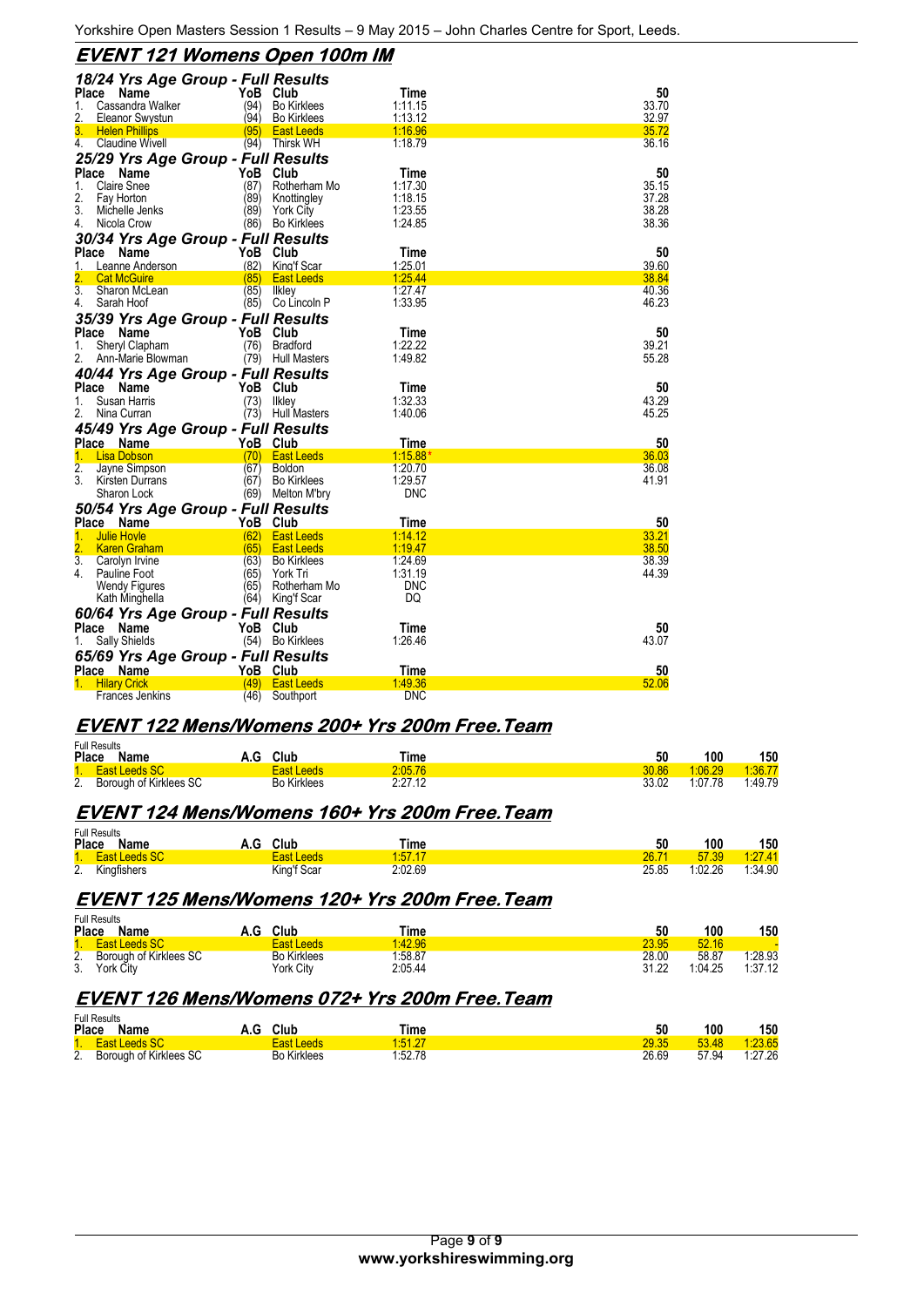| <u>EVENT 201 Mens/Womens Open 200m IM</u>                                     |      |                                       |                         |                       |                           |                           |
|-------------------------------------------------------------------------------|------|---------------------------------------|-------------------------|-----------------------|---------------------------|---------------------------|
| <b>MENS 18/24 Yrs Age Group - Full Results</b>                                |      |                                       |                         |                       |                           |                           |
| Place Name<br>Jamie Brown<br>1.                                               | (95) | YoB Club<br>Bo Kirklees               | Time<br>2:21.57         | 50<br>30.28           | 100<br>1:07.13            | 150<br>1:47.98            |
| 2.<br>Christopher Unsworth                                                    |      | (91) BUCDEASA                         | 2:22.88                 | 31.38                 | 1:08.86                   | 1:48.18                   |
| 3.<br>David Phillips<br><b>Richard Swystun</b>                                |      | (91) Bo Kirklees<br>(91) Bo Kirklees  | 2:32.88<br><b>DNC</b>   | 34.92                 | 1:12.93                   | 1:58.44                   |
| <b>MENS 25/29 Yrs Age Group - Full Results</b>                                |      |                                       |                         |                       |                           |                           |
| YoB Club<br>Place Name<br>1. James Warren                                     |      | (90) East Leeds                       | Time<br>2:14.17         | 50<br>27.42           | 100<br>1:02.22            | 150<br>1:42.02            |
| Mitchell Blakemore                                                            |      | (87) Etwall                           | <b>DNC</b>              |                       |                           |                           |
| <b>MENS 30/34 Yrs Age Group - Full Results</b>                                |      |                                       |                         |                       |                           |                           |
| YoB Club<br>Place Name<br>1. Liam Earp<br><b>Example 2018</b> (81) East Leeds |      |                                       | Time<br>2:30.76         | 50<br>33.06           | 100<br>1:13.26            | 150<br>1:57.30            |
| <b>MENS 35/39 Yrs Age Group - Full Results</b>                                |      |                                       |                         |                       |                           |                           |
| Place Name<br>$\sim$<br><b>Stewart Worthy</b><br>1.                           |      | YoB Club<br>(78) Bo Kirklees          | Time<br>2:28.53         | 50<br>31.39           | 100<br>1:10.57            | 150<br>1:53.06            |
| 2.<br>Martin Temple                                                           |      | (77) Bo Kirklees                      | 2:49.19                 | 36.48                 | 1:18.66                   | 2:09.93                   |
| 3. Christopher Toop<br><b>MENS 40/44 Yrs Age Group - Full Results</b>         |      | (76) Co Sund'land                     | 3:00.95                 | 37.15                 | 1:24.60                   | 2:18.95                   |
| Place Name                                                                    |      | YoB Club                              | Time                    | 50                    | 100                       | 150                       |
| <b>Andrew Bailey</b><br>1.<br>Alan Weddell                                    |      | (75) Perth Mas<br>(72) Newcastle      | 3:01.26<br><b>DNC</b>   | 40.21                 | 1:30.62                   | 2:21.96                   |
| <b>MENS 45/49 Yrs Age Group - Full Results</b>                                |      |                                       |                         |                       |                           |                           |
|                                                                               |      | YoB Club                              | <b>Time</b><br>2:37.71' | 50                    | 100                       | 150                       |
| riace Name<br>1. Stuart Hoyle<br>2. Philip Croxall<br><b>Afficient</b>        |      | (66) East Leeds<br>$(69)$ Colne       | 2:47.64                 | 33.87<br>36.01        | 1:14.21<br>1:23.33        | 2:02.02<br>2:09.51        |
| <b>MENS 50/54 Yrs Age Group - Full Results</b>                                |      |                                       |                         |                       |                           |                           |
| Place Name<br><b>Place Name</b><br>1. Stephen Bottomley                       |      | YoB Club<br>(63) Bo Kirklees          | Time<br>2:41.08         | 50<br>35.84           | 100<br>1:16.77            | 150<br>2:03.70            |
| MENS 60/64 Yrs Age Group - Full Results                                       |      |                                       |                         |                       |                           |                           |
| Place Name<br>1.<br>Stephen Sowerby                                           |      | YoB Club<br>(55) Harrogate            | Time<br>2:58.51         | 50<br>36.68           | 100<br>1:24.64            | 150<br>2:17.32            |
| <b>MENS 65/69 Yrs Age Group - Full Results</b>                                |      |                                       |                         |                       |                           |                           |
| Place Name                                                                    |      | YoB Club                              | Time                    | 50                    | 100                       | 150                       |
| 1.<br>William Noble<br>2.<br>Steven Eddison                                   |      | (47) Aquabears<br>(49) Co Bradford    | 3:32.99<br>4:45.29      | 40.04<br>1:04.71      | 1:35.85<br>2:22.49        | 2:42.49<br>3:43.99        |
| <b>MENS 70/74 Yrs Age Group - Full Results</b>                                |      |                                       |                         |                       |                           |                           |
| Place Name<br>1. Norman Stephenson                                            |      | YoB Club<br>(44) Co Sund'land         | Time<br>3:34.14         | 50<br>45.74           | 100<br>1:45.26            | 150<br>2:45.81            |
| <b>WOMENS 18/24 Yrs Age Group - Full Results</b>                              |      |                                       |                         |                       |                           |                           |
| Place Name                                                                    |      | YoB Club                              | Time                    | 50                    | 100                       | 150                       |
| 1.<br>Cassandra Walker<br>2.<br><b>Emily Jones</b>                            |      | (94) Bo Kirklees<br>(94) East Leeds   | 2:35.84<br>2:36.07'     | <u>35.51</u><br>33.80 | <u>1:16.14</u><br>1:12.54 | <u>1.59.70</u><br>1:59.50 |
| 3. Rebecca Garforth<br>4. Helen Phillips                                      |      | (96) East Leeds<br>(95) East Leeds    | 2:43.23<br>2:44.36      | 33.83<br>34.89        | 1:16.19<br>1:17.79        | 2:05.15<br>2:05.94        |
| <b>WOMENS 25/29 Yrs Age Group - Full Results</b>                              |      |                                       |                         |                       |                           |                           |
| <b>Place Name</b>                                                             |      | YoB Club                              | <b>Time</b>             | 50                    | 100                       | 150                       |
| 1.<br><b>Emma Ross</b><br>2.<br>Nicola Crow                                   | (86) | (86) East Leeds<br><b>Bo Kirklees</b> | 2:31.24'<br>3:05.08     | 32.86<br>41.35        | 1:12.79<br>1:29.25        | 1:56.73<br>2:23.85        |
| 3.<br>Helen Miller<br>Laura Bowden                                            | (90) | York Tri<br>(87) Trafford Met         | 3:21.42<br><b>DNC</b>   | 44.52                 | 1:34.96                   | 2:34.32                   |
| <b>WOMENS 30/34 Yrs Age Group - Full Results</b>                              |      |                                       |                         |                       |                           |                           |
| Place Name                                                                    |      | YoB Club                              | Time                    | 50                    | 100                       | 150                       |
| Sarah Hoof<br>1.<br><b>WOMENS 35/39 Yrs Age Group - Full Results</b>          |      | (85) Co Lincoln P                     | 3:27.54                 | 1:44.59               | 2:42.26                   | 3:27.69                   |
| Place Name                                                                    |      | YoB Club                              | Time                    | 50                    | 100                       | 150                       |
| Emma Wills<br>1.<br><b>WOMENS 45/49 Yrs Age Group - Full Results</b>          |      | (79) York City                        | 2:36.73                 | 34.59                 | 1:12.29                   | 2:01.31                   |
| Place Name                                                                    |      | YoB Club                              | Time                    | 50                    | 100                       | 150                       |
| <b>Dianne Foster</b><br>2. Lynne Dawson                                       |      | (69) East Leeds<br>(67) Chapeltown    | 3:12.22<br>3:18.96      | 41.20<br>46.82        | 1:32.59<br>1:37.10        | 2:28.83<br>2:33.80        |
| Sharon Lock                                                                   |      | (69) Melton M'bry                     | <b>DNC</b>              |                       |                           |                           |
| <b>WOMENS 50/54 Yrs Age Group - Full Results</b><br>Place Name                |      | YoB Club                              |                         | 50                    | 100                       | 150                       |
| 1. Karen GRAHAM                                                               |      | $(65)$ East Leeds                     | Time<br>2:53.18"        | 35.41                 | 1:23.50                   | 2:15.34                   |
| Wendy Figures                                                                 |      | (65) Rotherham Mo                     | <b>DNC</b>              |                       |                           |                           |
| <b>WOMENS 55/59 Yrs Age Group - Full Results</b><br>Place Name                |      | YoB Club                              | Time                    | 50                    | 100                       | 150                       |
| 1.<br>Janet Briggs                                                            |      | (59) Etwall                           | 3:57.01                 | 55.63                 | 1:58.29                   | 3:04.97                   |
| <u>EVENT 202 Mens 160+ Yrs 200m Freestyle Team</u>                            |      |                                       |                         |                       |                           |                           |
| <b>Full Results</b>                                                           |      |                                       |                         |                       |                           |                           |
| Place Name                                                                    |      | A.G Club                              | Time                    | 50                    | 100                       | 150                       |
| 1.<br>Warrington Dolphins L.<br>2.<br><b>East Leeds</b>                       |      | Warr'ton Dol<br><b>East Leeds</b>     | 1:43.13<br>1:49.79      | 25.68<br><u>26.92</u> | 52.33<br>56.43            | <u>1:18.94</u><br>1:22.67 |
| 3. Kingfishers<br>4. Pocklington Dolphin SC                                   |      | King'f Scar<br>Pocklington            | 1:53.77<br>2:00.90      | 29.20<br>30.27        | 59.67<br>1:01.85          | 1:27.28<br>1:32.20        |
|                                                                               |      |                                       |                         |                       |                           |                           |
| EVENT 203 Womens 160+ Yrs 200m Freestyle Team                                 |      |                                       |                         |                       |                           |                           |
| <b>Full Results</b>                                                           |      |                                       |                         |                       |                           |                           |
| Place Name<br>South Hunsley SC<br>1.                                          |      | A.G Club<br>South Hunsle              | Time<br>2:31.96         | 50<br>39.47           | 100<br>1:16.58            | 150<br>1:57.08            |

Page **10** of 17 **www.yorkshireswimming.org**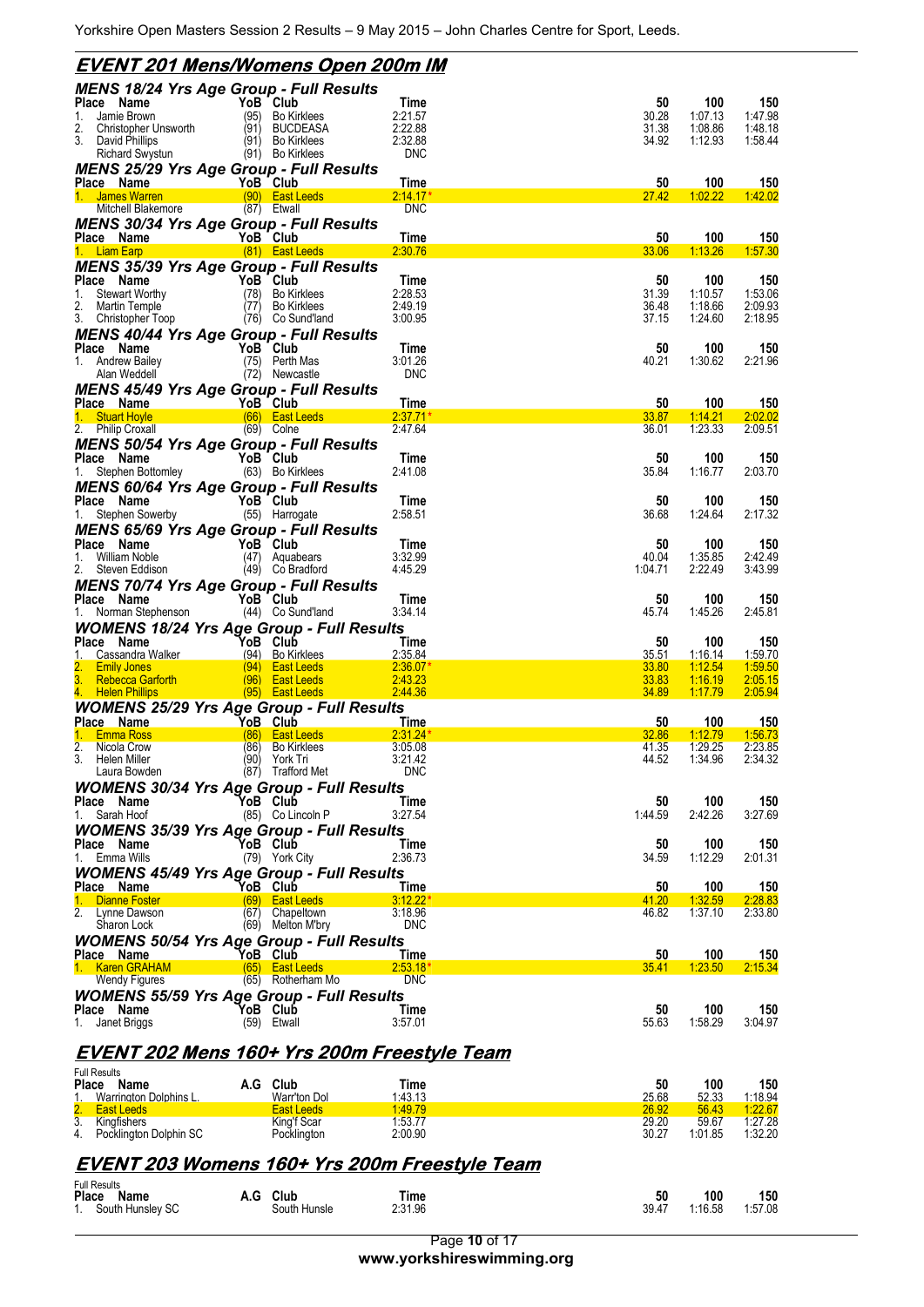# **EVENT 206 Mens Open 100m Breaststroke**

| 18/24 Yrs Age Group - Full Results<br>Place<br>Name<br>Jamie Brown<br>1.<br>2.<br>Adam Makings                     | YoB<br>(95)<br>(92)      | Club<br><b>Bo Kirklees</b><br>Adwick            | Time<br>1:08.84<br>1:13.87       | 50<br>32.72<br>33.50 |
|--------------------------------------------------------------------------------------------------------------------|--------------------------|-------------------------------------------------|----------------------------------|----------------------|
| Richard Swystun<br>Christopher Unsworth<br>25/29 Yrs Age Group - Full Results                                      | (91)                     | <b>Bo Kirklees</b><br>(91) BUCDEASA             | <b>DNC</b><br><b>DNC</b>         |                      |
| Place<br>Name<br>Benjamin Johnson<br>1.<br>2.<br>lan Hansford                                                      | YoB Club<br>(87)         | <b>Bo Kirklees</b><br>(87) Gainsborough         | Time<br>1:10.02<br>1.29.54       | 50<br>32.15<br>42.48 |
| 30/34 Yrs Age Group - Full Results<br>Place Name<br>Enrico Hahn<br>1.                                              | YoB Club                 | $(81)$ Otter                                    | Time<br>1:14.36                  | 50<br>35.17          |
| 35/39 Yrs Age Group - Full Results<br>Place Name<br><b>Stewart Worthy</b><br>1.<br>2.<br>Neil Shutt                | YoB<br>(78)              | Club<br><b>Bo Kirklees</b><br>(76) Co Sund'land | Time<br>1:16.73<br>1:24.94       | 50<br>36.35<br>38.62 |
| 40/44 Yrs Age Group - Full Results<br>Place<br>Name<br><b>Christopher Rolle</b><br>1.<br>2.<br><b>Steve Morris</b> | YoB Club<br>(74)<br>(72) | Etwall<br>Gainsborough                          | Time<br>1:16.79<br>1:31.72       | 50<br>36.03<br>43.19 |
| Alan Weddell<br>Peter Wilmot<br>45/49 Yrs Age Group - Full Results                                                 | (72)                     | Newcastle<br>(72) Blackpool Aq                  | <b>DNC</b><br><b>DNF</b>         |                      |
|                                                                                                                    |                          |                                                 |                                  |                      |
| Place<br>Name<br><b>Garry Vickers</b><br>1.                                                                        | YoB Club                 | (68) Etwall                                     | Time<br>1:16.80                  | 50<br>35.50          |
| <b>Peter Jackson</b>                                                                                               |                          | (66) East Leeds                                 | 1:17.61                          | 35.35                |
| 3.<br>lan Brierley<br>50/54 Yrs Age Group - Full Results<br>Place<br>Name                                          | YoB Club                 | (66) Bo Kirklees                                | 1:29.60<br>Time                  | 46.40<br>50          |
| David Rhodes<br>1.                                                                                                 |                          | (65) York City                                  | 1:31.83                          | 42.45                |
| 55/59 Yrs Age Group - Full Results<br>Place<br>Name<br>Robert Bolton<br>Kevan Brown                                | YoB Club                 | (60) Trafford Met<br>(60) Bo Kirklees           | Time<br><b>DNC</b><br><b>DNC</b> | 50                   |
| 60/64 Yrs Age Group - Full Results<br>Place Name<br>Neville Barton<br>1.                                           | YoB Club                 | (54) Trafford Met                               | Time<br>1:19.61                  | 50<br>36.60          |
|                                                                                                                    |                          |                                                 |                                  |                      |
| 65/69 Yrs Age Group - Full Results<br>Place<br>Name<br>1.<br><b>Brian Taylor</b><br>Godfrey Green                  | YoB Club<br>(50)         | Adwick<br>(49) Co Lincoln P                     | Time<br>1:26.01<br>1:36.35       | 50<br>39.98<br>45.72 |
| 70/74 Yrs Age Group - Full Results<br>Place Name<br>Norman Stephenson<br>1.                                        | YoB Club                 | (44) Co Sund'land                               | Time<br>1:41.34                  | 50<br>48.20          |
| 75 Yrs/Over Age Group - Full Results<br>Place<br>Name                                                              | YoB Club                 |                                                 | Time                             | 50                   |

# **EVENT 207 Womens Open 100m Breaststroke**

| 18/24 Yrs Age Group - Full Results      |                             |             |       |
|-----------------------------------------|-----------------------------|-------------|-------|
| Place<br>Name                           | YoB Club                    | Time        | 50    |
| 1.<br>Cassandra Walker                  | (94)<br><b>Bo Kirklees</b>  | 1:21.05     | 38.66 |
| 2.<br><b>Claudine Wivell</b>            | Thirsk WH<br>(94)           | 1:28.00     | 41.44 |
| 3 <sub>z</sub><br><b>Helen Phillips</b> | (95)<br><b>East Leeds</b>   | 1:28.69     | 42.07 |
| 25/29 Yrs Age Group - Full Results      |                             |             |       |
| <b>Place</b><br><b>Name</b>             | YoB<br>Club                 | Time        | 50    |
| 1.<br>Fay Horton                        | (89)<br>Knottingley         | 1:24.59     | 39.91 |
| 2.<br>Laura Bowden                      | (87)<br><b>Trafford Met</b> | 1:27.39     | 40.82 |
| 3.<br>Rachel Hinchcliffe                | (88)<br><b>Bo Kirklees</b>  | 1:28.00     | 41.22 |
| 30/34 Yrs Age Group - Full Results      |                             |             |       |
| Place Name                              | Club<br>YoB                 | Time        | 50    |
| Sharon McLean<br>1.                     | (85)<br>llkley              | 1:37.81     | 45.73 |
| 2.<br>Sarah Hoof                        | (85)<br>Co Lincoln P        | 1:39.85     | 48.44 |
| 35/39 Yrs Age Group - Full Results      |                             |             |       |
| Place Name                              | YoB<br>Club                 | Time        | 50    |
| <b>Vicky Hewick</b><br>1.               | (80) Hull Masters           | 1:43.35     | 47.34 |
| 40/44 Yrs Age Group - Full Results      |                             |             |       |
| Place Name                              | YoB<br>Club                 | <b>Time</b> | 50    |
| <b>Sally Evers</b>                      | <b>East Leeds</b><br>75)    | 1:28.10     | 40.82 |
| $\overline{2}$ .<br>Jane Curran         | (75)<br>South Hunsle        | 1:36.35     | 44.38 |
| 3.<br>Nina Curran                       | <b>Hull Masters</b><br>(73) | 1:48.11     | 48.92 |
| Lisa Stansbie                           | (74)<br>East Leeds          | <b>DNC</b>  |       |
| 45/49 Yrs Age Group - Full Results      |                             |             |       |
| Place Name                              | YoB Club                    | Time        | 50    |
| <b>Lisa Dobson</b>                      | (70)<br><b>East Leeds</b>   | 1:19.62     | 37.88 |
| 2.<br><b>Kirsten Durrans</b>            | (67)<br><b>Bo Kirklees</b>  | 1:32.20     | 44.62 |
| 3.<br>Lynne Dawson                      | (67)<br>Chapeltown          | 1:38.57     | 46.55 |
| Geraldine Bolton                        | (66)<br><b>Trafford Met</b> | <b>DNC</b>  |       |
| Sharon Lock                             | (69)<br>Melton M'bry        | <b>DNC</b>  |       |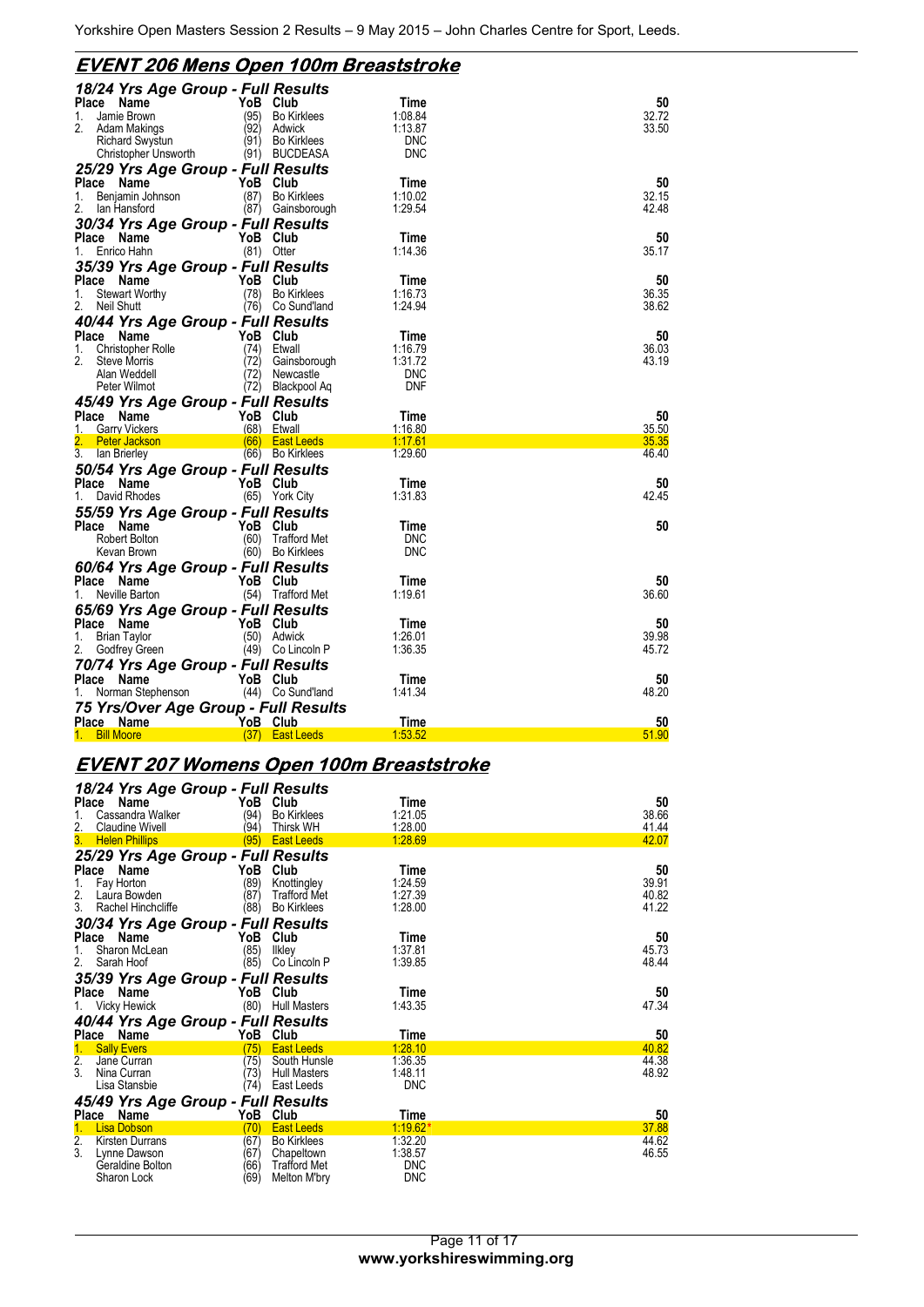Yorkshire Open Masters Session 2 Results – 9 May 2015 – John Charles Centre for Sport, Leeds.

| 50/54 Yrs Age Group - Full Results<br>Place Name<br>Wendy Figures                         |              | YoB Club<br>(65) Rotherham Mo              | Time<br><b>DNC</b>         | 50                   |
|-------------------------------------------------------------------------------------------|--------------|--------------------------------------------|----------------------------|----------------------|
| 60/64 Yrs Age Group - Full Results<br>Place Name<br>1. Sally Shields                      | (54)         | YoB Club<br>Bo Kirklees                    | Time<br>1:31.11            | 50<br>42.48          |
| 65/69 Yrs Age Group - Full Results<br>Place Name<br>1. Frances Jenkins<br>2. Gail Daffern | (46)<br>(50) | YoB Club<br>Southport<br><b>East Leeds</b> | Time<br>1:48.18<br>1:52.99 | 50<br>51.20<br>53.78 |

#### **EVENT 208 Mens Open 50m Freestyle**

| Place                  | 18/24 Yrs Age Group - Full Results<br>Name | YoB Club     |                                        | Time                       |
|------------------------|--------------------------------------------|--------------|----------------------------------------|----------------------------|
| 1.                     | Jack Graham                                | (97)         | Oldham Aqua                            | 23.77                      |
| 2.                     | Liam Killen                                | (91)         | Co Bradford                            | 25.69                      |
| 3.                     | George Morreal                             | 92)          | Stalybridge                            | 25.86                      |
| 4.                     | Anthony Prouse                             | (94)         | Saltburn Mar                           | 26.06                      |
| 5.                     | Jamie Brown                                | (95)         | <b>Bo Kirklees</b>                     | 26.15                      |
| 6.                     | Lee Ainley                                 | (96)         | <b>Bo Kirklees</b>                     | 26.41                      |
| 7.                     | Adam Makings                               | (92)         | Adwick                                 | 26.93                      |
|                        | Richard Swystun                            | (91)         | <b>Bo Kirklees</b>                     | DNC                        |
|                        | Conor Crozier                              | (92)         | Co Sund'land                           | <b>DNC</b>                 |
|                        | 25/29 Yrs Age Group - Full Results         |              |                                        |                            |
|                        | Place Name                                 | YoB          | <b>Club</b>                            | Time                       |
| $\overline{1}$ .<br>2. | Joshua Spencer<br><b>Richard Jagger</b>    | (89)<br>89)  | East Leeds<br><b>East Leeds</b>        | $23.96*$<br>24.34          |
| 3.                     | James Warren                               |              | (90) East Leeds                        | 25.08                      |
| 4.                     | Robert Sexton                              | (89)         | Stalybridge                            | 26.95                      |
| 5.                     | lan Hansford                               | (87)         | Gainsborough                           | 31.19                      |
| 6.                     | Andrea Meo                                 | (90)         | <b>York City</b>                       | 31.65                      |
|                        | Mitchell Blakemore                         | (87)         | Etwall                                 | <b>DNC</b>                 |
|                        | Jason Kan                                  | (86)         | <b>Bo Kirklees</b>                     | <b>DNC</b>                 |
|                        | Benjamin Johnson                           | (87)         | <b>Bo Kirklees</b>                     | DQ                         |
|                        | 30/34 Yrs Age Group - Full Results         |              |                                        |                            |
|                        | Place Name                                 | YoB Club     |                                        | Time                       |
|                        | 1. Philip Pratt                            | (81)         | East Leeds                             | 24.69                      |
|                        | 2. Mark Hepples<br>3. James Barwick        |              | (84) King'f Scar<br>(82) East Leeds    | 25.39                      |
| 4.                     | Andrew Czyzewski                           | (83)         | <b>Bo Kirklees</b>                     | <u>25.86 Page</u><br>26.30 |
|                        | 5. Enrico Hahn                             | (81) Otter   |                                        | $-26.92$                   |
|                        | 6. Liam Earp                               |              | (81) East Leeds                        |                            |
| 7.                     | Nathan Chronik                             | (82)         | Unattached                             | 27.73                      |
| 8.                     | Aaron Yeoman                               | (84)         | King't Scar                            | 28.09                      |
| 9.                     | <b>Shane Dudley</b>                        | (85)         | <b>Bradford</b>                        | 30.41                      |
|                        | 10. Richard Hinsley                        | (85)         | Lichfield                              | 31.21                      |
|                        | 35/39 Yrs Age Group - Full Results         |              |                                        |                            |
| Place                  | Name                                       | YoB          | Club                                   | Time                       |
|                        | 1. John Major                              |              | (79) Hull Masters                      | <u>26.54</u>               |
| 3.                     | 2. Rob Lilley<br><b>Stewart Worthy</b>     | (78)         | (76) East Leeds<br><b>Bo Kirklees</b>  | 26.90<br>27.04             |
| 4.                     | Neil Shutt                                 | (76)         | Co Sund'land                           | 29.10                      |
| 5.                     | Daniel Dawson                              | (76)         | Colne                                  | 30.91                      |
| 6.                     | Attiqur Rehman                             | (79)         | <b>Trafford Met</b>                    | 34.07                      |
|                        | 40/44 Yrs Age Group - Full Results         |              |                                        |                            |
|                        | Place Name                                 | YoB          | Club                                   | Time                       |
| 1.                     | Paul Frith                                 | (73)         | Warr'ton Dol                           | 26.24                      |
| 2.                     | <b>Richard Symons</b>                      | (74)         | <b>Trafford Met</b>                    | 26.84                      |
|                        | 3. Andrew Atkinson                         | (72)         | Harrogate                              | 27.91                      |
| 4.                     | Mark Slater                                | (74)         | <b>Trafford Met</b>                    | 27.96                      |
|                        | 5. Daniel Hill<br><b>Neil Richardson</b>   | (75)<br>(72) | Saltburn Mar                           | 28.95<br>29.93             |
| 6.                     | 7. Euan Henderson                          |              | <b>East Leeds</b><br>(71) Trafford Met | 30.17                      |
|                        | 45/49 Yrs Age Group - Full Results         |              |                                        |                            |
|                        | Place Name                                 | YoB Club     |                                        | <u>Time</u>                |
| 1.                     | <b>Paul Clemence</b>                       | (70)         | <b>East Leeds</b>                      | 24.32                      |
| 2.                     | <b>Garry Vickers</b>                       | (68)         | Etwall                                 | 26.87                      |
| 3.                     | <b>Matthew Gomez</b>                       | (66)         | <b>Co Oxford</b>                       | 27.01                      |
| 4.                     | <b>Stuart Hoyle</b>                        | (66          | <b>East Leeds</b>                      | 28.15                      |
| 5.                     | <b>Philip Croxall</b>                      | (69)         | Colne                                  | 28.27                      |
| 6.                     | Robert Rantzen                             | (70)         | <b>BelperMarlin</b>                    | 28.44                      |
| 7.<br>8.               | Michael Boyle<br>lain Marris               | (69)<br>(66) | <b>Trafford Met</b><br>Knottingley     | 28.66<br>29.87             |
| 9.                     | Mark Williams                              | (68)         | Tadcaster                              | 29.99                      |
| 10.                    | <b>Richard Witty</b>                       | (69)         | King'f Scar                            | 31.19                      |
|                        | 50/54 Yrs Age Group - Full Results         |              |                                        |                            |
| Place                  | Name                                       | YoB          | Club                                   | Time                       |
| 1.                     | <b>David Emerson</b>                       | (62)         | <b>East Leeds</b>                      | 25.35                      |
| 2.                     | <b>Stewart Rowe</b>                        | (62)         | King'f Scar                            | 29.06                      |
| <u>3.</u>              | <b>Anthony Fawthrop</b>                    | (62)         | <b>Bo Kirklees</b>                     | <u>29.26</u>               |
| 4.                     | <b>David Lewis</b>                         | (61)         | <b>East Leeds</b>                      | 30.78                      |
| 5.                     | David Rhodes                               | (65)         | York City                              | 33.62                      |
|                        | Peter Long                                 | (63)         | Free Style                             | <b>DNC</b>                 |
|                        | Paul Anjos                                 | (61)         | <b>Bo Kirklees</b>                     | DQ                         |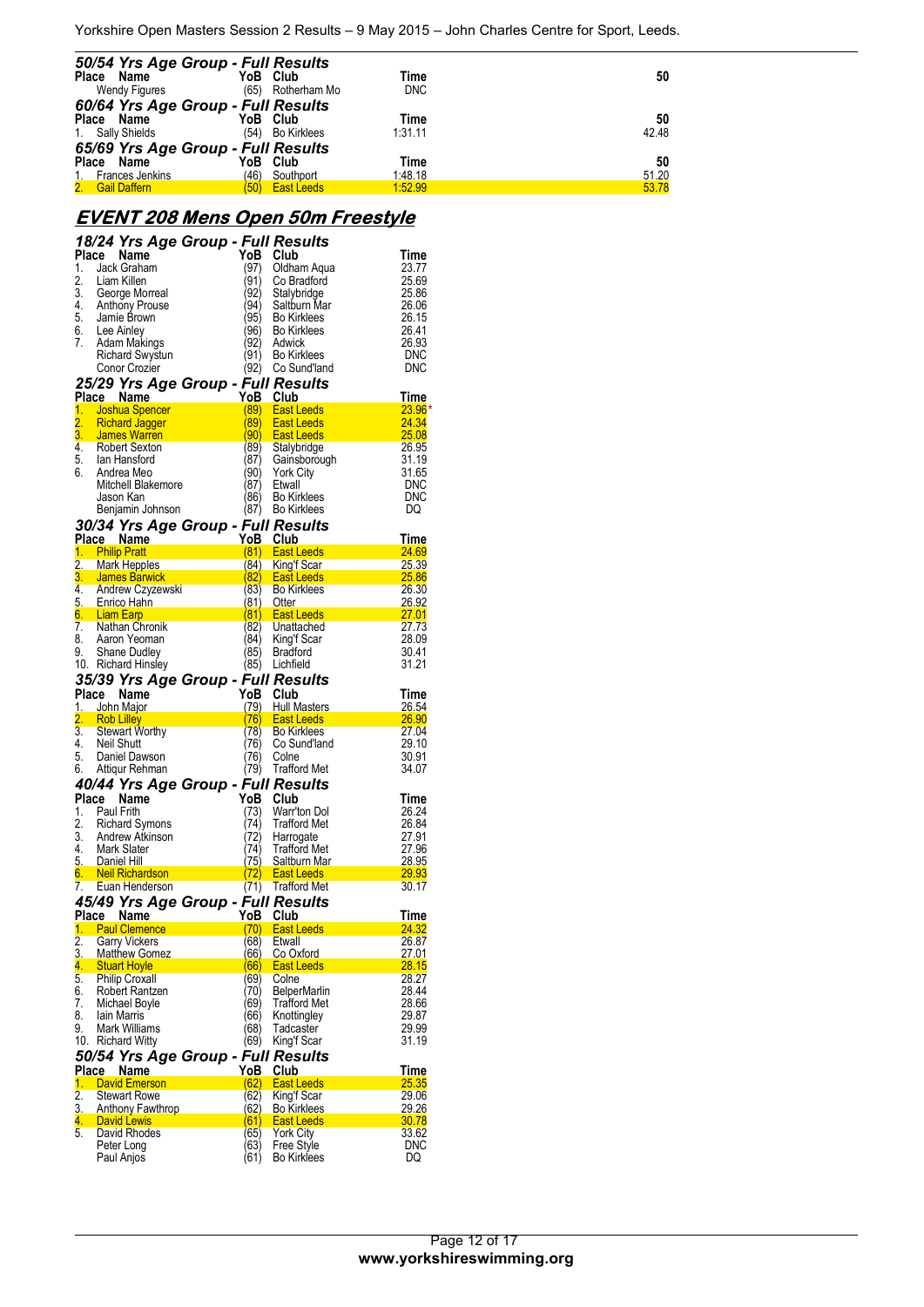|                  | 55/59 Yrs Age Group - Full Results   |      |                     |            |
|------------------|--------------------------------------|------|---------------------|------------|
| Place            | Name                                 | YoB  | Club                | Time       |
| 1.               | David Bradford                       | (58) | Chesterfield        | 29.30      |
| 2.               | <b>Graham Acton</b>                  | 59)  | <b>East Leeds</b>   | $29.46*$   |
| $\overline{3}$ . | Stephen Allen                        | (60) | <b>Hull Masters</b> | 29.52      |
| 4.               | lan Harman                           | 59)  | <b>Hull Masters</b> | 29.57      |
| 5.               | <b>Trevor Thewlis</b>                | 57)  | <b>Bo Kirklees</b>  | 32.21      |
|                  | 6. Cleveland Meyerhoff               | (57) | <b>Hull Masters</b> | 33.31      |
| 7.               | Anthony Ruddiman                     | (60) | <b>Bo Kirklees</b>  | 34.40      |
|                  | Robert Bolton                        | (60) | <b>Trafford Met</b> | <b>DNC</b> |
|                  | 60/64 Yrs Age Group - Full Results   |      |                     |            |
| Place            | Name                                 | YoB  | Club                | Time       |
|                  | <b>Brian Godfrey</b>                 | 55)  | <b>Bo Kirklees</b>  | 28.75      |
| 2.               | <b>Paul Fletcher</b>                 | 51)  | <b>East Leeds</b>   | 40.33      |
|                  | Stephen Whitfield                    | (52) | Derwent Vall        | <b>DNC</b> |
|                  | 65/69 Yrs Age Group - Full Results   |      |                     |            |
| Place            | Name                                 | YoB  | Club                | Time       |
| 1.               | Terence Thorne                       | (50) | East Anglian        | 30.29      |
| 2.               | James Corbett                        | (49) | <b>BelperMarlin</b> | 32.72      |
|                  | 3. William Noble                     | (47) | Aquabears           | 34.70      |
| 4.               | Graeme Shutt                         | (49) | Co Sund'land        | 40.89      |
|                  | 70/74 Yrs Age Group - Full Results   |      |                     |            |
|                  | Name<br>Place                        | YoB  | Club                | Time       |
|                  | Neil Mackinnon                       | (41) | <b>Trafford Met</b> | 32.10      |
|                  | 75 Yrs/Over Age Group - Full Results |      |                     |            |
|                  | Name<br>Place                        | YoB  | Club                | Time       |
| 1.               | Colin Sage                           | (36) | <b>Hull Masters</b> | 40.77      |

# **EVENT 209 Womens Open 50m Freestyle**

|                  | 18/24 Yrs Age Group - Full Results                |              |                                   |                       |
|------------------|---------------------------------------------------|--------------|-----------------------------------|-----------------------|
|                  | Place Name                                        | YoB          | Club                              | Time                  |
| 1.               | <b>Kristy Davis</b>                               | (94)         | East Leeds                        | 29.05                 |
| 2.               | <b>Emily Jones</b>                                | 94)          | <b>East Leeds</b>                 | 29.10                 |
| 3.               | Eleanor Swystun                                   | 96)          | (94) Bo Kirklees                  | 30.20                 |
| 4.<br>5.         | <b>Rebecca Garforth</b><br><b>Claudine Wivell</b> |              | <b>East Leeds</b>                 | 31.38<br>31.68        |
|                  |                                                   | (94)         | Thirsk WH                         |                       |
|                  | 25/29 Yrs Age Group - Full Results                |              |                                   |                       |
| Place            | Name                                              | YoB          | Club                              | Time                  |
| 1.<br>2.         | Lucy Rodwell                                      | (86)         | Sheffield C                       | 29.55<br>30.22        |
| 3.               | Deborah Crossland<br>Fay Horton                   | (87)<br>(89) | <b>Bo Kirklees</b><br>Knottingley | 31.73                 |
| 4.               | <b>Katherine Purcell</b>                          | (90)         | <b>East Leeds</b>                 | 31.76                 |
|                  |                                                   |              |                                   |                       |
|                  | 30/34 Yrs Age Group - Full Results                |              |                                   |                       |
| Place            | Name<br>1. Leanne Anderson                        | YoB<br>(82)  | Club<br>King'f Scar               | Time                  |
| 2.               | <b>Cat McGuire</b>                                | (85)         | <b>East Leeds</b>                 | 30.93<br>32.29        |
|                  | Carrinne Walker                                   | (83)         | East Leeds                        | DNC                   |
|                  |                                                   |              |                                   |                       |
|                  | 35/39 Yrs Age Group - Full Results                |              |                                   |                       |
| Place<br>1.      | Name<br>Emma Wills                                | YoB<br>(79)  | Club                              | Time<br>29.09         |
| 2.               | Sara Lang                                         | (80)         | York City<br>Southport            | 31.30                 |
| 3.               | <b>Karen Dawson</b>                               | (76)         | <b>East Leeds</b>                 | 32.55                 |
| 4.               | Sheryl Clapham                                    | (76)         | <b>Bradford</b>                   | 32.78                 |
| 5.               | Vicky Hewick                                      | (80)         | <b>Hull Masters</b>               | 36.34                 |
| 6.               | Ann-Marie Blowman                                 | 79)          | <b>Hull Masters</b>               | 38.24                 |
| 7.               | Tanya Johnson                                     | (80)         | <b>Boldon</b>                     | 47.47                 |
|                  | 40/44 Yrs Age Group - Full Results                |              |                                   |                       |
|                  | Place Name                                        | YoB          | Club                              | Time                  |
|                  |                                                   |              |                                   |                       |
| 1.               | <b>Philippa Rickard</b>                           | (71)         | <b>East Leeds</b>                 | 28.66                 |
| 2.               | <b>Sally Evers</b>                                | (75)         | East Leeds                        | 30.74                 |
| $\overline{3}$ . | Victoria Wilford                                  | (74)         | <b>Bo Kirklees</b>                | 31.88                 |
| 4.               | Susan Harris                                      | (73)         | Ilkley                            | 34.70                 |
| 5.               | Joanne Smith                                      | 71)          | Boldon                            | 36.97                 |
| 6.               | Nina Curran                                       | (73)         | <b>Hull Masters</b>               | 38.22                 |
| 7.               | Emma Godfrey                                      | (75)         | <b>Bo Kirklees</b>                | 42.68                 |
|                  | 45/49 Yrs Age Group - Full Results                |              |                                   |                       |
| Place            | Name                                              | <u>YoB</u>   | Club                              | Time                  |
| 1.               | <b>Nina Williams</b>                              | (70)         | East Leeds                        | 27.74                 |
| $\overline{2}$ . | <b>Claire Hughes</b>                              | (69)         | Stalybridge                       | 28.89                 |
| 3.               | Jayne Simpson                                     | (67)         | <b>Boldon</b>                     | 31.04                 |
| 4.               | <b>Lisa Dobson</b>                                | (70)         | <b>East Leeds</b>                 | 31.32                 |
|                  | 5. Ruth Rhodes                                    | (68)         | Bradford                          | 32.29                 |
| 6.<br>7.         | <b>Dianne Foster</b><br>Dawn Stockdale            | (69)<br>(68) | <b>East Leeds</b><br>South Hunsle | <b>36.01</b><br>36.39 |
| 8.               | Suzanne Patterson                                 | (70)         | <b>Bo Kirklees</b>                | 37.28                 |
| 9.               | <b>Tracy Meyerhoff</b>                            | (68)         | <b>Hull Masters</b>               | 44.61                 |
|                  | Sarah Greaves                                     | (68)         | <b>Bo Kirklees</b>                | DNC                   |
|                  |                                                   |              |                                   |                       |
|                  | 50/54 Yrs Age Group - Full Results<br>Place Name  | YoB          | Club                              | Time                  |
|                  | 1. Karen Graham                                   | (65)         | <b>East Leeds</b>                 | 30.52                 |
| $\overline{2}$ . | Kath Minghella                                    | (64)         | King'f Scar                       | 34.75                 |
| 3.               | Jean Philipson                                    | (63)         | South Hunsle                      | 36.00                 |
|                  | 55/59 Yrs Age Group - Full Results                |              |                                   |                       |
| Place            | Name                                              | YoB          | Club                              | Time<br>36.69         |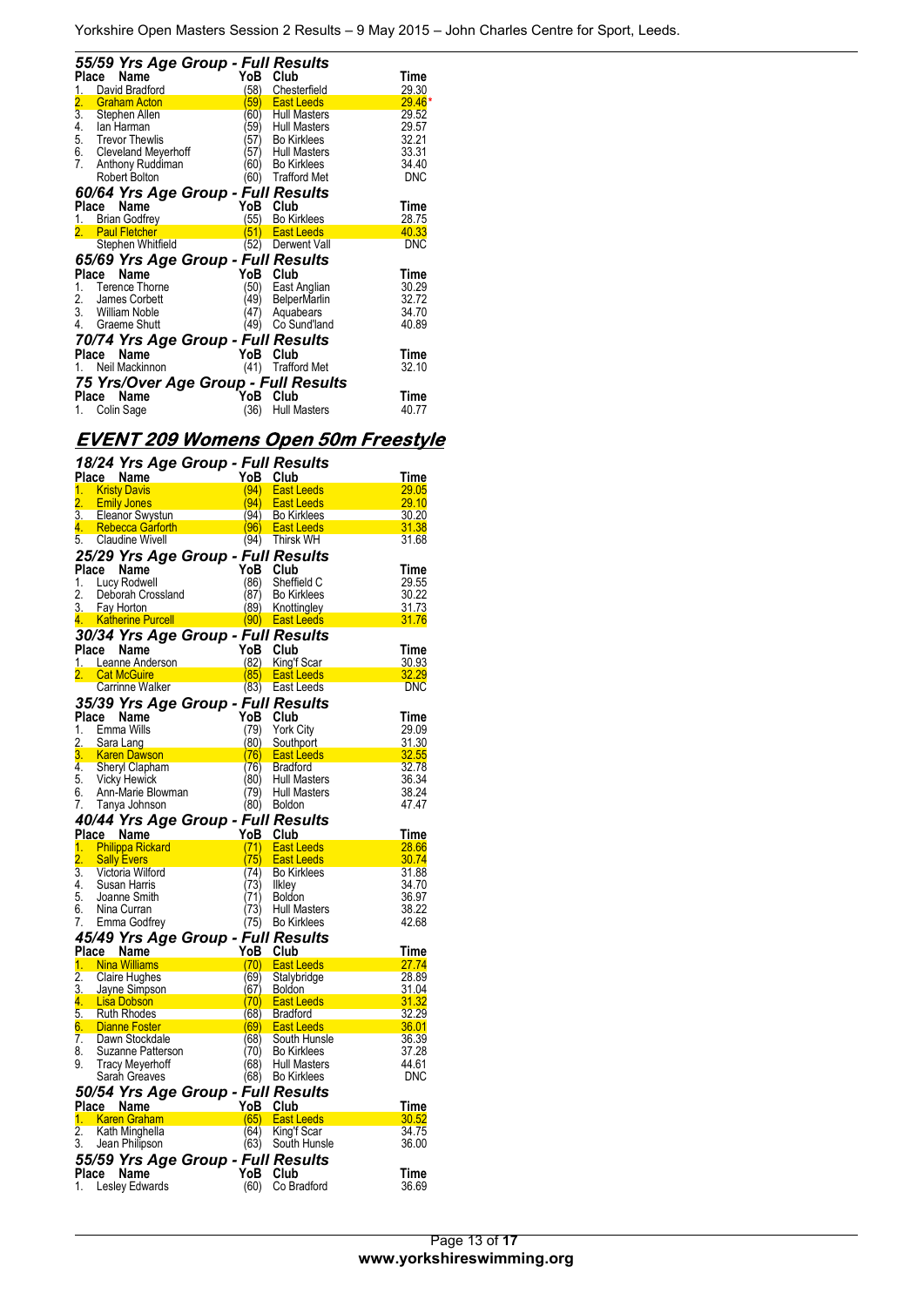| 60/64 Yrs Age Group - Full Results      |      |                    |             |
|-----------------------------------------|------|--------------------|-------------|
| Place<br>Name                           | YoB  | Club               | <b>Time</b> |
| Wendy Offord<br>1.                      | '54) | <b>Bo Kirklees</b> | 34.80       |
| 2. Sally Shields                        |      | (54) Bo Kirklees   | 35.45       |
| 3.<br>Diana Kaye                        |      | (53) Bo Kirklees   | 43.11       |
| Lindy Woodrow<br>$\overline{4}$ .       | '54) | Co Sund'land       | 46.16       |
| 65/69 Yrs Age Group - Full Results      |      |                    |             |
| Name<br>Place                           | YoB  | Club               | Time        |
| Rachel Barton                           | (48) | Trafford Met       | 33.47       |
| 2.<br><b>Gail Daffern</b>               |      | (50) East Leeds    | $43.72*$    |
| $\overline{3}$ .<br><b>Hilary Crick</b> | 49)  | <b>East Leeds</b>  | 46.88       |

# **EVENT 210 Mens Open 100m Backstroke**

| 18/24 Yrs Age Group - Full Results   |                             |                 |             |
|--------------------------------------|-----------------------------|-----------------|-------------|
| <b>Place</b><br>Name                 | YoB<br>Club                 | Time            | 50          |
| 1.<br>George Morreal                 | (92)<br>Stalybridge         | 1:01.82         | 30.14       |
| 2.<br>Jamie Brown                    | (95)<br><b>Bo Kirklees</b>  | 1:01.89         | 30.78       |
| 3.<br><b>Christopher Unsworth</b>    | (91)<br><b>BUCDEASA</b>     | 1:06.28         | 31.93       |
| 4.<br>David Phillips                 | (91)<br><b>Bo Kirklees</b>  | 1:09.12         | 33.33       |
| Conor Crozier                        | (92)<br>Co Sund'land        | <b>DNC</b>      |             |
| 25/29 Yrs Age Group - Full Results   |                             |                 |             |
| Place Name                           | YoB<br>Club                 | Time            | 50          |
| <b>Richard Jagger</b><br>1.          | (89)<br><b>East Leeds</b>   | $1:07.32*$      | 32.05       |
| Mitchell Blakemore                   | $(87)$ Etwall               | <b>DNC</b>      |             |
| 30/34 Yrs Age Group - Full Results   |                             |                 |             |
| Place Name                           | YoB Club                    | Time            | 50          |
| <b>Philip Pratt</b>                  | (81)<br><b>East Leeds</b>   | 1:42.78         | 27.66       |
| 35/39 Yrs Age Group - Full Results   |                             |                 |             |
| Place<br>Name                        | YoB<br>Club                 | Time            | 50          |
| <b>Trevor Eland</b><br>1.            | (76)<br>Warr'ton Dol        | 1:04.34         | 31.52       |
| 2.<br>Martin Temple                  | <b>Bo Kirklees</b><br>(77)  | 1:18.77         | 38.10       |
| 40/44 Yrs Age Group - Full Results   |                             |                 |             |
| Place<br>Name                        | YoB<br>Club                 | Time            | 50          |
| <b>Richard Symons</b><br>1.          | (74)<br>Trafford Met        | 1:08.61         | 33.33       |
| 2.<br>Sean O'Flaherty                | (72)<br><b>Bo Kirklees</b>  | 1:10.26         | 33.79       |
| Alan Weddell                         | (72)<br>Newcastle           | <b>DNC</b>      |             |
| 50/54 Yrs Age Group - Full Results   |                             |                 |             |
| Place<br>Name                        | YoB<br>Club                 | Time            | 50          |
| 1.<br>Russell Mason                  | (63) Warr'ton Dol           | 1:09.50         | 34.58       |
| 2.<br>Stephen Bottomley              | (63) Bo Kirklees            | 1:13.57         | 36.95       |
|                                      |                             |                 |             |
| 55/59 Yrs Age Group - Full Results   | YoB Club                    |                 |             |
| Place<br>Name<br>1.<br>Stephen Allen | (60)<br><b>Hull Masters</b> | Time<br>1:14.08 | 50<br>36.35 |
| 2.<br><b>Graham Acton</b>            | (59)<br><b>East Leeds</b>   | 1:19.23         | 37.90       |
| $\overline{3}$ .<br>Martyn Binns     | (58) Bo Kirklees            | 1:20.28         | 39.17       |
| Anthony Ruddiman                     | (60) Bo Kirklees            | <b>DNC</b>      |             |
|                                      |                             |                 |             |
| 60/64 Yrs Age Group - Full Results   |                             |                 |             |
| Place Name                           | YoB Club                    | Time<br>1:13.13 | 50<br>35.70 |
| Christopher Brown                    | (53) Co Bradford            |                 |             |
| 75 Yrs/Over Age Group - Full Results |                             |                 |             |
| Place<br>Name                        | YoB Club                    | Time            | 50          |
| <b>Bill Moore</b>                    | (37)<br><b>East Leeds</b>   | 1:51.10         | 55.21       |
| 2.<br>Colin Sage                     | (36)<br><b>Hull Masters</b> | 1:54.39         | 55.03       |

# **EVENT 211 Womens Open 100m Backstroke**

| 25/29 Yrs Age Group - Full Results |                             |            |                |
|------------------------------------|-----------------------------|------------|----------------|
| Place Name                         | YoB<br>Club                 | Time       | 50             |
| 1.<br>Deborah Crossland            | (87)<br><b>Bo Kirklees</b>  | 1:12.75    | 35.24          |
| 2.<br>Laura Bowden                 | (87)<br><b>Trafford Met</b> | 1:14.47    | 36.76          |
| 3 <sub>1</sub><br><b>Emma Ross</b> | (86)<br><b>East Leeds</b>   | $1:15.14*$ | 36.18          |
| 4. Michelle Jenks                  | (89)<br><b>York City</b>    | 1:22.17    | 40.15<br>44.72 |
| 5. Helen Miller                    | (90)<br>York Tri            | 1:32.85    |                |
| 35/39 Yrs Age Group - Full Results |                             |            |                |
| Place Name                         | YoB<br>Club                 | Time       | 50             |
| 1.<br>Emma Wills                   | (79)<br><b>York City</b>    | 1:10.11    | 34.09          |
| 2.<br>Sara Lang                    | (80)<br>Southport           | 1:16.90    | 37.45          |
| 40/44 Yrs Age Group - Full Results |                             |            |                |
| Place Name                         | YoB Club                    | Time       | 50             |
| Victoria Wilford<br>1.             | (74)<br><b>Bo Kirklees</b>  | 1:18.46    |                |
| 2. Sarah Coatsworth                | (73)<br><b>Bo Kirklees</b>  | 1:23.79    | 40.31          |
| 3.<br>Susan Harris                 | (73)<br><b>Ilkley</b>       | 1:30.89    | 44.08          |
|                                    |                             |            |                |
| 45/49 Yrs Age Group - Full Results |                             |            |                |
| Place Name                         | YoB Club                    | Time       | 50             |
| Kirsten Durrans<br>1.              | (67)<br><b>Bo Kirklees</b>  | 1:33.58    | 45.25          |
| 2.<br>Suzanne Patterson            | <b>Bo Kirklees</b><br>(70)  | 1:39.06    |                |
| 50/54 Yrs Age Group - Full Results |                             |            |                |
| Place Name                         | YoB Club                    | Time       | 50             |
| 1.<br><b>Julie Hoyle</b>           | (62)<br><b>East Leeds</b>   | 1:12.90    | 35.29          |
| 2.<br>Carolyn Irvine               | (63)<br><b>Bo Kirklees</b>  | 1:22.14    | 39.79          |
| Wendy Figures                      | (65)<br>Rotherham Mo        | <b>DNC</b> |                |
| 65/69 Yrs Age Group - Full Results |                             |            |                |
| Place Name                         | YoB Club                    | Time       | 50             |
| Frances Jenkins<br>1.              | (46)<br>Southport           | 1:40.19    | 49.28          |
|                                    |                             |            |                |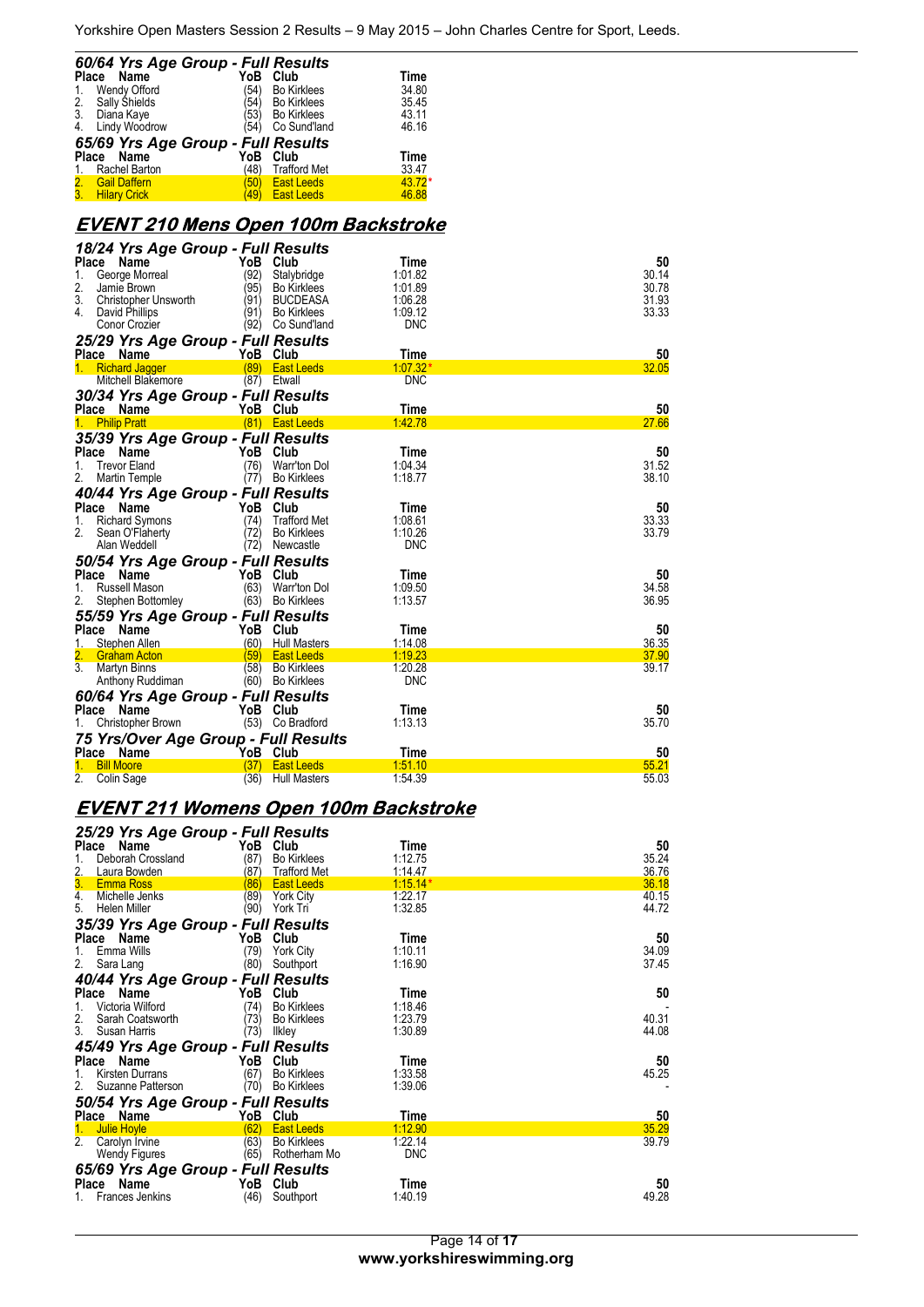| EVENT 212 Mens 200+ Yrs 200m Freestyle Team                                             |     |                                                   |                               |                      |                       |                           |
|-----------------------------------------------------------------------------------------|-----|---------------------------------------------------|-------------------------------|----------------------|-----------------------|---------------------------|
| <b>Full Results</b><br>Place Name<br>Borough of Kirklees SC<br>Hull Masters SC<br>2.    | A.G | Club<br><b>Bo Kirklees</b><br><b>Hull Masters</b> | Time<br>1:55.39<br>1:56.68    | 50<br>28.82<br>26.36 | 100<br>58.48<br>55.84 | 150<br>1:27.47<br>1:28.82 |
| EVENT 213 Womens 200+ Yrs 200m Freestyle Team                                           |     |                                                   |                               |                      |                       |                           |
| <b>Full Results</b><br>Place Name<br>Borough of Kirklees SC<br>$1_{-}$<br>East Leeds SC |     | A.G Club<br><b>Bo Kirklees</b><br>East Leeds      | Time<br>2:31.45<br><b>DNC</b> | 50<br>37.26          | 100<br>1:14.28        | 150<br>1:52.20            |
| EVENT 214 Mens 120+ Yrs 200m Freestyle Team                                             |     |                                                   |                               |                      |                       |                           |
| <b>Full Results</b><br>Place Name<br>Borough of Kirklees SC                             |     | A.G Club<br><b>Bo Kirklees</b>                    | Time<br>2:05.52               | 50<br>31.55          | 100<br>59.71          | 150<br>1:29.94            |
| <b>EVENT 215 Womens 120+ Yrs 200m Freestyle Team</b>                                    |     |                                                   |                               |                      |                       |                           |
| <b>Full Results</b><br><b>Place</b><br>Name<br>Borough of Kirklees SC                   | A.G | Club<br><b>Bo Kirklees</b>                        | Time<br>DQ                    | 50                   | 100                   | 150                       |
| EVENT 216 Mens 072+ Yrs 200m Freestyle Team                                             |     |                                                   |                               |                      |                       |                           |
| <b>Full Results</b><br>Place Name<br>Borough of Kirklees SC<br>1.                       |     | A.G Club<br><b>Bo Kirklees</b>                    | Time<br>1:58.17               | 50<br>27.77          | 100<br>57.23          | 150<br>1:26.42            |
| EVENT 217 Womens 072+ Yrs 200m Freestyle Team                                           |     |                                                   |                               |                      |                       |                           |
| <b>Full Results</b><br>Place Name<br>1. East Leeds SC                                   |     | A.G Club<br><b>East Leeds</b>                     | Time<br>2:08.77               | 50<br>28.99          | 100                   | 150<br>1:33.94            |
| <b>EVENT 218 Mens Open 50m Butterfly</b>                                                |     |                                                   |                               |                      |                       |                           |

| Place<br>1.<br>2.<br>3.<br>4.<br>5. | Name<br>Jack Graham<br>George Morreal<br>Lee Ainley<br>Adam Makings<br>Jamie Brown<br><b>Richard Swystun</b><br>Conor Crozier | 18/24 Yrs Age Group - Full Results<br>YoB<br>(97)<br>(92)<br>′96)<br>(92)<br>(95)<br>(91)<br>(92) | Club<br>Oldham Aqua<br>Stalybridge<br><b>Bo Kirklees</b><br>Adwick<br><b>Bo Kirklees</b><br><b>Bo Kirklees</b><br>Co Sund'land | Time<br>26.69<br>28.18<br>29.28<br>29.61<br>30.29<br><b>DNC</b><br>DNC |
|-------------------------------------|-------------------------------------------------------------------------------------------------------------------------------|---------------------------------------------------------------------------------------------------|--------------------------------------------------------------------------------------------------------------------------------|------------------------------------------------------------------------|
|                                     |                                                                                                                               | 25/29 Yrs Age Group - Full Results                                                                |                                                                                                                                |                                                                        |
|                                     | Place Name                                                                                                                    | YoB                                                                                               | Club                                                                                                                           | <b>Time</b>                                                            |
|                                     | 1. Joshua Spencer                                                                                                             | (89)                                                                                              | <b>East Leeds</b>                                                                                                              | $26.11*$                                                               |
| 2.<br>$\overline{3}$ .              | <b>Richard Jagger</b>                                                                                                         | (89)<br>(89)                                                                                      | <b>East Leeds</b>                                                                                                              | 26.64<br>29.97                                                         |
|                                     | Robert Sexton<br>Jason Kan                                                                                                    | (86)                                                                                              | Stalybridge<br><b>Bo Kirklees</b>                                                                                              | DNC                                                                    |
|                                     |                                                                                                                               | 30/34 Yrs Age Group - Full Results                                                                |                                                                                                                                |                                                                        |
|                                     | Place Name                                                                                                                    | YoB                                                                                               | Club                                                                                                                           | <b>Time</b>                                                            |
| 1.                                  | <b>Philip Pratt</b>                                                                                                           | (81)                                                                                              | <b>East Leeds</b>                                                                                                              | 27.69                                                                  |
| $\overline{2}$ .                    | James Barwick                                                                                                                 | (82)                                                                                              | <b>East Leeds</b>                                                                                                              | 28.52                                                                  |
|                                     | 3. Andrew Czyzewski                                                                                                           | (83)                                                                                              | <b>Bo Kirklees</b>                                                                                                             | 28.96                                                                  |
|                                     | 4. Enrico Hahn                                                                                                                | (81)                                                                                              | Otter                                                                                                                          | 29.44                                                                  |
| 5.                                  | <b>Liam Earp</b>                                                                                                              | (81) -                                                                                            | <b>East Leeds</b>                                                                                                              | 30.09                                                                  |
| 6.                                  | Richard Hinsley                                                                                                               | (85)                                                                                              | Lichfield                                                                                                                      | 34.26                                                                  |
|                                     |                                                                                                                               |                                                                                                   |                                                                                                                                |                                                                        |
|                                     |                                                                                                                               | 35/39 Yrs Age Group - Full Results                                                                |                                                                                                                                |                                                                        |
|                                     | Place Name                                                                                                                    | YoB                                                                                               | Club                                                                                                                           | <b>Time</b>                                                            |
| 1.                                  | Rob Lilley                                                                                                                    | (76)                                                                                              | <b>East Leeds</b>                                                                                                              | 29.09                                                                  |
| $\overline{2}$ .                    | John Major                                                                                                                    | (79)                                                                                              | Hull Masters                                                                                                                   | 30.63                                                                  |
| $\overline{3}$ .                    | Attiqur Rehman                                                                                                                | (79)                                                                                              | <b>Trafford Met</b>                                                                                                            | 41.51                                                                  |
|                                     | Christopher Toop                                                                                                              | (76)                                                                                              | Co Sund'land                                                                                                                   | DNC                                                                    |
|                                     |                                                                                                                               | 40/44 Yrs Age Group - Full Results                                                                |                                                                                                                                |                                                                        |
| Place                               | Name                                                                                                                          | YoB                                                                                               | Club                                                                                                                           | Time                                                                   |
| 1.                                  | Graeme Atherton<br>Paul Frith                                                                                                 | (75)<br>(73)                                                                                      | Warr'ton Dol                                                                                                                   | 27.57<br>29.23                                                         |
| 2.                                  |                                                                                                                               | (74)                                                                                              | Warr'ton Dol<br><b>Trafford Met</b>                                                                                            | 30.16                                                                  |
|                                     |                                                                                                                               | (72)                                                                                              | <b>Bo Kirklees</b>                                                                                                             | 30.74                                                                  |
| 5.                                  | 3. Richard Symons<br>4. Sean O'Flaherty<br>Mark Slater                                                                        | (74)                                                                                              | Trafford Met                                                                                                                   | 33.28                                                                  |
|                                     | Alan Weddell                                                                                                                  | (72)                                                                                              | Newcastle                                                                                                                      | <b>DNC</b>                                                             |
|                                     | Peter Wilmot                                                                                                                  | (72)                                                                                              | Blackpool Aq                                                                                                                   | DNC                                                                    |
|                                     |                                                                                                                               | 45/49 Yrs Age Group - Full Results                                                                |                                                                                                                                |                                                                        |
|                                     | Place Name                                                                                                                    | YoB                                                                                               | Club                                                                                                                           | <b>Time</b>                                                            |
| 1.                                  | <b>Paul Clemence</b>                                                                                                          | (70)                                                                                              | <b>East Leeds</b>                                                                                                              | 27.02                                                                  |
| $\overline{2}$ .                    | <b>Matthew Gomez</b>                                                                                                          | (66)                                                                                              | Co Oxford                                                                                                                      | 30.00<br>30.21                                                         |
|                                     | 3. Robert Rantzen<br>4. Philip Croxall                                                                                        | (70)<br>(69)                                                                                      | <b>BelperMarlin</b><br>Colne                                                                                                   | 33.26                                                                  |
|                                     |                                                                                                                               | (66)                                                                                              | Knottingley                                                                                                                    | 33.59                                                                  |
| 6.<br>7.                            | 5. Iain Marris<br>Mark Williams<br>Michael Boyle                                                                              | (68)<br>(69)                                                                                      | Tadcaster<br>Trafford Met                                                                                                      | 34.73<br>38.35                                                         |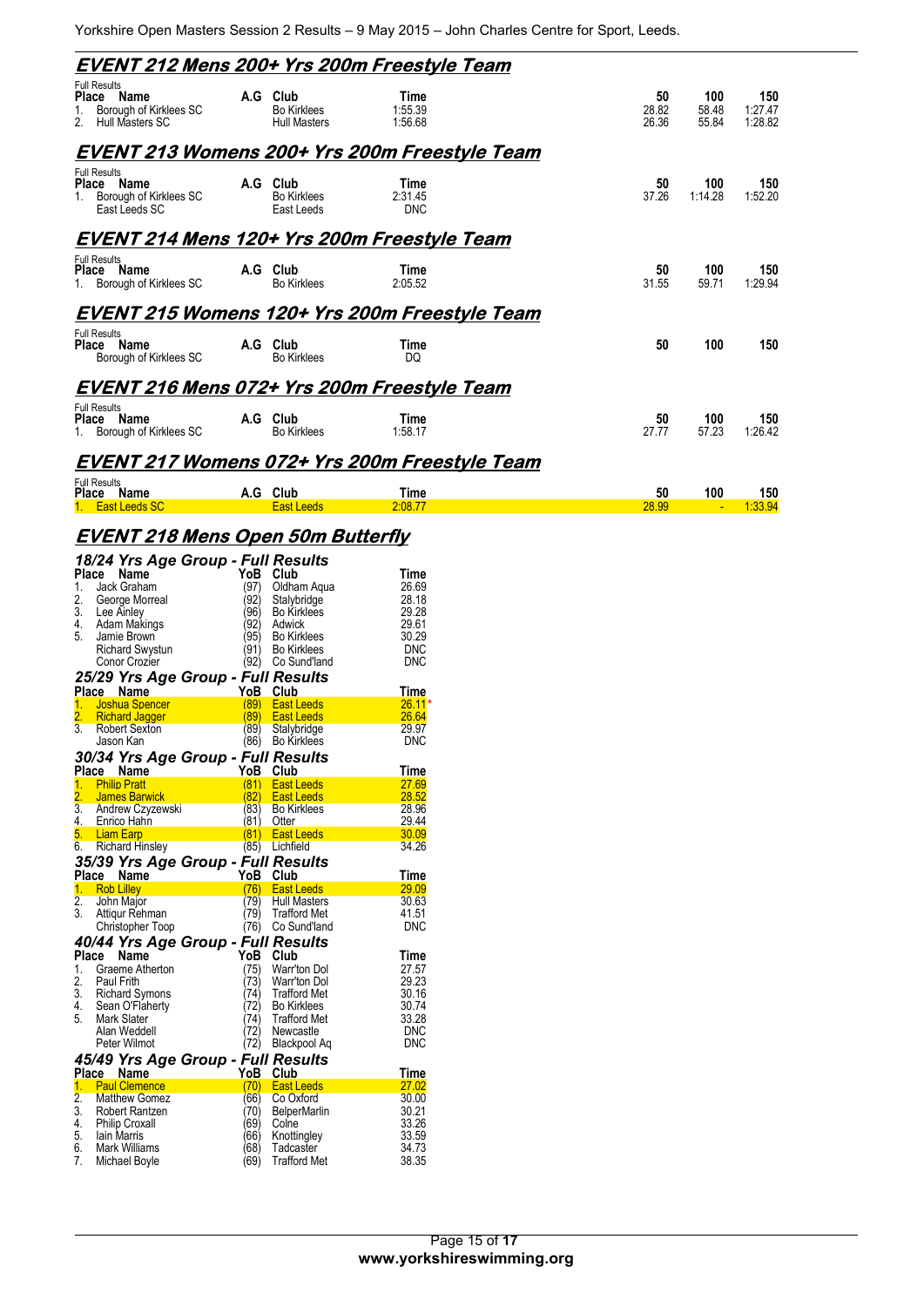|                  | 50/54 Yrs Age Group - Full Results |                   |                                         |                          |
|------------------|------------------------------------|-------------------|-----------------------------------------|--------------------------|
| <b>Place</b>     | Name                               | YoB               | Club                                    | Time                     |
| 1.               | <b>David Emerson</b>               | (62)              | <b>East Leeds</b>                       | 27.07 <sup>*</sup> (GBR) |
| $\overline{2}$ . | <b>Russell Mason</b>               | (63)              | <b>Warr'ton Dol</b>                     | 30.00                    |
| 3.<br>4.         | Anthony Fawthrop<br>David Lewis    | (62)<br>(61)      | <b>Bo Kirklees</b><br><b>East Leeds</b> | 33.31<br>39.65           |
|                  |                                    |                   |                                         |                          |
|                  | 55/59 Yrs Age Group - Full Results |                   |                                         |                          |
| Place            | Name                               | YoB               | Club                                    | Time                     |
| 1.               | lan Harman                         | (59)              | <b>Hull Masters</b>                     | 32.39                    |
| 2.               | Stephen Allen                      | '60)              | <b>Hull Masters</b>                     | 32.52                    |
| 3.               | David Bradford                     | 58)               | Chesterfield                            | 33.18                    |
| 4.               | <b>Trevor Thewlis</b>              | 57)               | <b>Bo Kirklees</b>                      | 34.91                    |
| 5.               | <b>Graham Acton</b>                | 59)               | <b>East Leeds</b>                       | 36.77                    |
|                  | Jeremy Greaves                     | (60)              | East Leeds                              | <b>DNC</b>               |
|                  | 60/64 Yrs Age Group - Full Results |                   |                                         |                          |
| Place            | Name                               | YoB               | Club                                    | Time                     |
| 1.               | <b>Brian Godfrey</b>               | (55)              | <b>Bo Kirklees</b>                      | 32.18                    |
| 2.               | Christopher Brown                  | 53)               | Co Bradford                             | 32.77                    |
| 3.               | Neville Barton                     | (54)              | <b>Trafford Met</b>                     | 33.26                    |
| $\overline{4}$ . | Stephen Sowerby                    | (55)              | Harrogate                               | 36.04                    |
|                  | Stephen Whitfield                  | 32)               | Derwent Vall                            | <b>DNC</b>               |
|                  | <b>Paul Fletcher</b>               | $\left(51\right)$ | <b>East Leeds</b>                       | DQ                       |
|                  | 65/69 Yrs Age Group - Full Results |                   |                                         |                          |
| Place            | Name                               | YoB               | Club                                    | Time                     |
| 1.               | <b>Terence Thorne</b>              | 50)               | East Anglian                            | 35.89                    |
| 2.               | James Corbett                      | 49)               | <b>BelperMarlin</b>                     | 36.33                    |
| 3.               | <b>Brian Taylor</b>                | 50)               | Adwick                                  | 37.54                    |
| 4.               | William Noble                      | (47)              | Aquabears                               | 37.57                    |
| 5.               | Godfrey Green                      | (49)              | Co Lincoln P                            | 42.00                    |
| 6.               | Graeme Shutt                       | (49)              | Co Sund'land                            | 45.67                    |
|                  | 70/74 Yrs Age Group - Full Results |                   |                                         |                          |
| Place            | Name                               | YoB               | Club                                    | Time                     |
| 1.               | Neil Mackinnon                     | (41)              | <b>Trafford Met</b>                     | 36.51                    |
| 2.               | Norman Stephenson                  | (44)              | Co Sund'land                            | 43.27                    |

## **EVENT 219 Womens Open 50m Butterfly**

|                  | 18/24 Yrs Age Group - Full Results                             |             |                                        |                      |
|------------------|----------------------------------------------------------------|-------------|----------------------------------------|----------------------|
|                  | Place Name<br>1. Eleanor Swystun<br>1. Eleanor Swystun         | YoB Club    |                                        | Time                 |
|                  |                                                                |             | (94) Bo Kirklees                       | 32.38                |
| 2.               | <b>Kristy Davis</b>                                            | (94)        | <b>East Leeds</b>                      | 32.51                |
| 3.               | <b>Rebecca Garforth</b>                                        | (96) -      | <b>East Leeds</b>                      | 33.53                |
|                  | 4. Helen Phillips                                              |             | $(95)$ East Leeds                      | 35.22                |
|                  | 25/29 Yrs Age Group - Full Results                             |             |                                        |                      |
|                  | Place Name                                                     | YoB Club    |                                        | Time                 |
|                  | 1. Emma Ross                                                   |             | (86) East Leeds                        | 31.31                |
| 2.               | Lucy Rodwell                                                   | (86)        | Sheffield C                            | 31.60                |
|                  | 3. Rachel Hinchcliffe<br>4. Katherine Purcell                  |             | (88) Bo Kirklees                       | 37.22<br>37.88       |
|                  |                                                                |             | <b>East Leeds</b> (90) East Leeds      |                      |
|                  | 30/34 Yrs Age Group - Full Results                             |             |                                        |                      |
|                  | Place Name                                                     | YoB         | Club                                   | Time                 |
| 1.               | Sharon McLean                                                  | (85) Ilkley |                                        | 39.05                |
|                  | 35/39 Yrs Age Group - Full Results                             |             |                                        |                      |
| Place            | Name                                                           | YoB Club    |                                        | Time                 |
| 1.               | Sara Lang                                                      | (80)        | Southport                              | 35.93                |
| 2.               | Sheryl Clapham<br>Ann-Marie Blowman                            | (76)        | <b>Bradford</b>                        | 37.64<br>DQ          |
|                  |                                                                |             | (79) Hull Masters                      |                      |
|                  | 40/44 Yrs Age Group - Full Results                             |             |                                        |                      |
|                  | Place Name                                                     | YoB         | Club                                   | <b>Time</b>          |
|                  | 1. Philippa Rickard                                            | (75)        | (71) East Leeds                        | 30.08                |
| 2.<br>3.         | <b>Sally Evers</b><br>Nina Curran                              |             | <b>East Leeds</b><br>(73) Hull Masters | 34.49<br>44.43       |
|                  |                                                                |             |                                        |                      |
|                  | 45/49 Yrs Age Group - Full Results                             |             |                                        |                      |
|                  | Place Name<br>1. Ruth Rhodes                                   | YoB         | Club<br>(68) Bradford                  | <b>Time</b><br>36.08 |
| $\overline{2}$ . | <b>Example Foster</b> Product of the Experimental Section 1996 |             | (69) East Leeds                        | 40.34                |
| $\overline{3}$ . | Lynne Dawson                                                   | (67)        | Chapeltown                             | 44.39                |
|                  | Sarah Greaves                                                  |             | (68) Bo Kirklees                       | <b>DNC</b>           |
|                  | 50/54 Yrs Age Group - Full Results                             |             |                                        |                      |
|                  | Place Name                                                     | YoB         | Club                                   | Time                 |
|                  | 1. Julie Hoyle                                                 |             | (62) East Leeds                        | $32.71*$             |
|                  | 2. Karen Graham                                                |             | (65) East Leeds                        | 33.85                |
| 3.               | Carolyn Irvine                                                 |             | (63) Bo Kirklees                       | 37.92                |
| 4.               | Jean Philipson                                                 | (63)        | South Hunsle                           | 41.17                |
|                  | Wendy Figures                                                  |             | (65) Rotherham Mo                      | <b>DNC</b>           |
|                  | 55/59 Yrs Age Group - Full Results                             |             |                                        |                      |
|                  | Place Name                                                     | YoB Club    |                                        | Time                 |
| 1.               | Lesley Edwards                                                 | (60)        | Co Bradford                            | 42.08                |
|                  | 60/64 Yrs Age Group - Full Results                             |             |                                        |                      |
|                  | Place Name                                                     | YoB Club    |                                        | Time                 |
| 1.               | <b>Sally Shields</b>                                           |             | (54) Bo Kirklees                       | 39.98                |
|                  | 65/69 Yrs Age Group - Full Results                             |             |                                        |                      |
| Place            | Name                                                           | YoB         | Club                                   | Time                 |
|                  | 1. Rachel Barton                                               |             | (48) Trafford Met                      | 38.62                |
|                  | 2. Hilary Crick                                                | (49)        | <b>East Leeds</b>                      | $51.86*$             |
|                  |                                                                |             |                                        |                      |